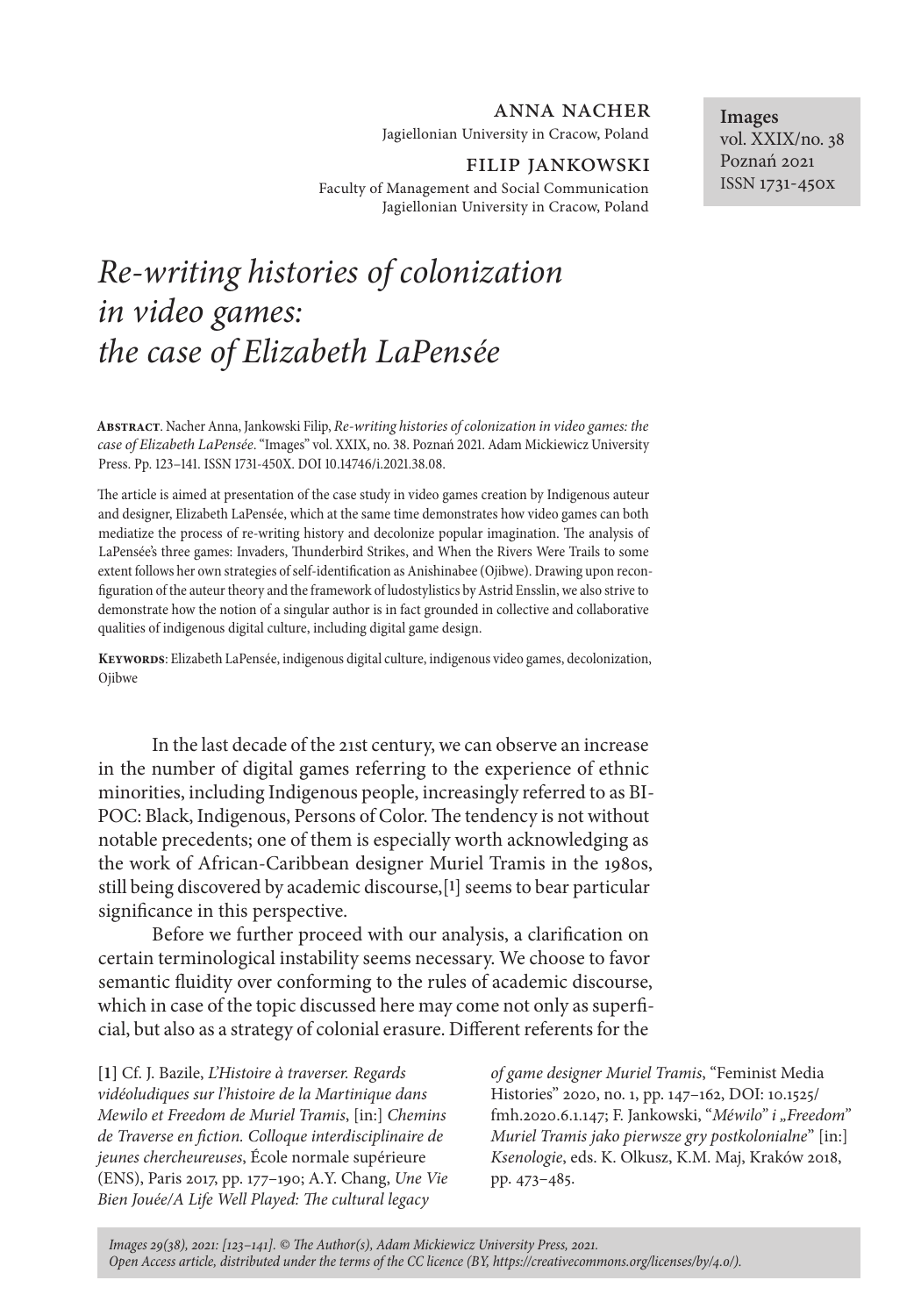indigenous inhabitants of the American continent are used throughout the article, which may come across as a lack of consistency, yet it is a conscious decision. Favoring such a controversial semantic strategy, we want to emphasize that even terminology denoting the Indigenous nations of the continent is becoming the subject of decolonization. In doing so, we follow the explanation provided by R. Dunbar-Ortiz, who interchangeably uses "Indigenous", "Indian", and "Native", and prefers their nations' names in their own languages. Hence, we also refer to Anishinaabe (and bracket Ojibwe). The specific terminological decisions follow different naming patterns used by artists, researchers and critics whose work we analyze or quote. It is also worth acknowledging that Dunbar-Ortiz advises against using popular and still broadly used terms, such as "tribe".[**2**]

In our article, we want to demonstrate that the way the descendants of the American First Nations have also recently been more vocal in the gaming industry and digital culture at large, which can be seen as inscribed within the larger processes of decolonization, based on "reclaiming the territory", on par with other decolonizing strategies and gestures. Therefore, we want to start with a brief outline of the initiatives which have long served as a fertile ground for indigenous digital creativity. In this way, we want to emphasize the crucial significance of organizations, programs and initiatives undertaken and led by Indigeous artists, scholars, activists and IT specialists. In a domain based on collaborative work, the ability to foster and maintain networks of cooperation across various levels of skillsets and engagements needs to be acknowledged and praised. Such an approach allows also for situating the original, individual work in the broader web of relations and provides the ground for seeing the Indigenous creation as paradigmatic rather than exceptional or exotic. There are a few prominent examples coming from the broadly-defined field of gaming, including the long-discussed but underappreciated *Kisima Ingitchuna* (Upper One Games, 2014), where the playable story of young Alaskan girl struggling and coexisting with natural forces intertwines with commentaries by Native Americans living in Alaska. Other examples worth mentioning have been devised by Canadian Mohawk multimedia and digital artist and independent game designer, Skawennati (Skawennati Tricia Fragnito), often working in collaboration with her partner, Jason Edward Lewis, a professor at the Department of Design and Computation Arts at Concordia University in Montreal. She is best known for her machinima artwork, Time Traveler™ (2009), where the seminal events from the tragic history of American Indians constitute the significant point of reference (including the massacres and persecution of Indigenous communities after the U.S. Dakota War in 1862 and 1863). The series followed Skawennati's first serious creative encounter with digital tools,

**[2]** R. Dunbar-Ortiz, *An Indigenous Peoples' History of the United States*, Boston 2014.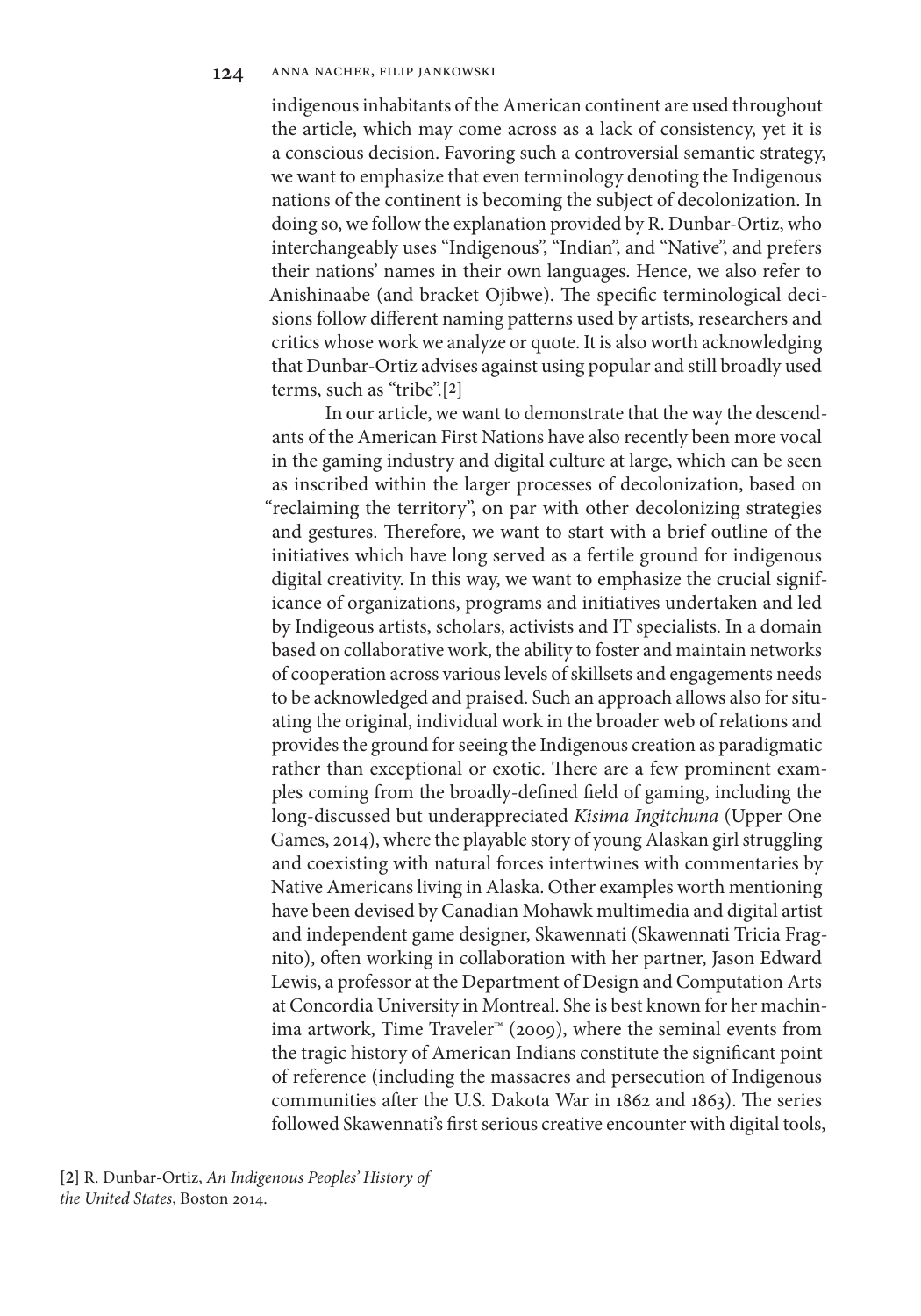CyberPowWow, an online community established in 1997 which functioned until 2001 and eventually morphed into AbTeC, an acronym that stands for Aboriginal Territories in Cyberspace. It offered digital space both to present Skawennati's machinima projects and her first ventures into Second Life and develop other First People's storytelling projects. The First People Postsecondary Storytelling Exchange is an example of an initiative aimed at strengthening learning and teaching through various form of storytelling in the region surrounding Montreal (talking circles, filmmaking, digital media). Eventually, AbTec moved entirely to Second Life and rebranded as AbTeC Island, complete with a gallery, where digital works by contemporary Canadian Indigenous artists, such as Rebecca Belmore and Nadia Myre have been on display virtually. The creators defined AbTeC as "Aboriginally determined research-creation network whose goal is to ensure Indigenous presence in the web pages, online environments, video games, and virtual worlds that comprise cyberspace."[**3**]

Skawennati's and the team's insistence on literally gaining ground in cyberspace may be related to the fact that questions pertaining to land ownership feature prominently at the very heart of American colonialism. One needs to remember that disputes, clashes and violent conflicts about land (as well as various forms of land grabbing) constitute the very core of settler colonialism and its mechanisms of oppression (or, more precisely, "genocidal policy"[**4**]). Patrick Wolfe emphasizes in his seminal article that "[l]and is life – or, at least, land is necessary for life. Thus contests for land can be – indeed, often are – contests for life."[**5**] The inevitable ambiguities related to thinking in terms of physical land ownership in virtual environments are adequately illustrated by an incident that took place when the team worked on Second Life, setting the stage for their Machinima project. At some point, the artists discovered that the space and tools assigned to them by Linden Lab had been appropriated or, more precisely, squatted, by a group called "Prim Pirates". The clash immediately turned into a play of ironies, according to Elizabeth LaPensée and Jason Edward Lewis (themselves digital artists and scholars), who noticed that "on top of the existing irony of Indians buying virtual land and then colonizing it, there was now an additional irony of having to enclose the land to protect it from counter-colonization."[**6**]

It does not come as a surprise, then, that Skawennati strongly focuses on carving out virtual niches for Indigenous creative endeavors in an environment increasingly dependent on commercial social media

**[3]** Home website, <https://abtec.org/#about>, accessed: 29.12.2020.

**[4]** R. Dunbar-Ortiz, op.cit., p. 6. **[5]** P. Wolfe, *Settler colonialism and the elimination of the native*, "Journal of Genocide Research" 2006, vol. 8, no. 4, pp. 387–409, DOI: 10.1080/14623520601056240.

**[6]** E. LaPensée, J.E. Lewis, *Call it a vision quest: Machinima in a first nations context*, [in:] *Understanding Machinima: Essays on Filmmaking in Virtual Worlds*, ed. J. Ng, New York – London 2013, pp. 187–206.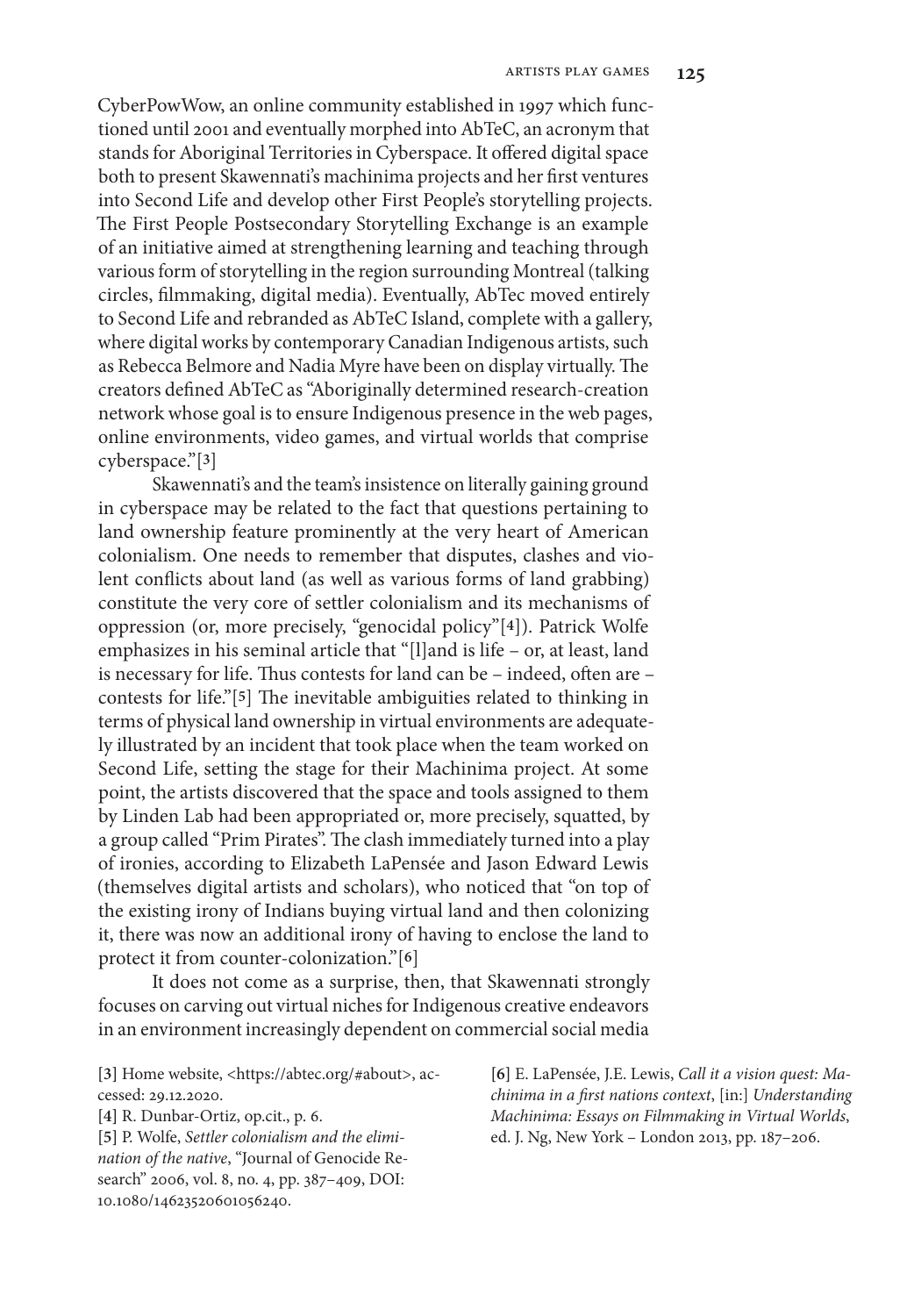platforms. To this end, AbTeC, co-directed by Jason Edward Lewis, serves as an umbrella platform, hosting a series of initiatives aimed at expanding Indigenous presence in cyberspace, including in game development. Among the whole plethora of projects hosted on the platform, Initiative for Indigenous Futures stands out: it offers a series of workshops in game development for Indigenous youth (SKINS Workshop on Aboriginal Storytelling and Indigenous Game Design) and an experiment in developing a Native American programming language based on translation of C# into Hawaiian 'ōlelo Hawai'I, co-authored by Lewis and the team (Kari Noe, Nathan Nahina, Kauwila Mahi, and Noe Arista).[**7**]

Therefore, pursuing the possible ways of decolonizing digital culture, in this article we will provide insight into the specific aesthetic and rhetoric strategies of game design demonstrating complexity of the situation of indigenous people in North America. At the same time, we are well aware that "decolonization is not a metaphor,"[**8**] that it "should be unsettling" and that "[t]he easy absorption, adoption, and transposing of decolonization is yet another form of settler appropriation."[**9**] Hence, we are not seeking any "moves to innocence"[**10**] (meant to primarily alleviate the guilt of the white/settler privilege), but humbly propose starting with a very simple and obvious first step: recognition and acknowledgement of the contribution of a game designer identifying as Indigenous/American Indian/First Nations, and placing it within the framework of the mainstream game analysis. The

**[7]** Programming in Indigenous languages is increasingly a hot topic of both scholarly debates and practical experiments in pursuits to decolonize the digital culture at large. Among the most prominent examples of the latter are the programming languages based on Yoruba (Yorlang, developed by a Nigerian programmer, Karounwi Anu) or Cree (Cree#, developed by Jon M.R. Corbett, of a Metis background). The scholarly literature on the subject includes the following seminal studies: O. Laiti, *Ethnoprogramming: An Indigenous Approach to Computer Programming: A Case Study in Ohcejohka Area Comprehensive Schools*, unpublished Master thesis, University of Lapland, 2016, <https://lauda.ulapland.fi/handle/10024/62624>, accessed: 2.01.2021; J.E. Lewis, N. Arista, A. Pechawis, S. Kite, *Making Kin with the machines*, "Journal of Design and Science" 2018, July 16, DOI: 10.21428/ bfafd97b; M.C. Marino, *Critical Code Studies: Initial Methods*, The Cambridge, MA, 2020. While working on this topic, I (AN) also benefited from the participation in Critical Code Studies Working Group 2020 held in January and February 2020, Cf: CCS Working Group 2020, Week 2: Indigenous Programming (by J. Corbett, O. Laiti, J.E. Lewis, D. Temkin, available (upon login) at: <http://wg20.criticalcodestudies.

com/index.php?p=/discussion/70/week-2-indigenous-programming-main-thread#latest>, accessed: 28.12.2020.

**[8]** E. Tuck, K. Wayne Yang, *Decolonization is not a metaphor*, "Decolonization: Indigeneity, Education & Society" 2012, vol. 1, <https://jps.library.utoronto. ca/index.php/des/article/view/18630>, accessed: 3.01.2021, p. 3.

**[9]** Ibidem, p. 4.

**[10]** The notion of the "moves to innocence" has been coined by Janet Mawhinney who defined it as "strategies to remove involvement in and culpability for systems of domination", drawing from the concept of "the race to innocence" proposed by Mary Louise Fellows and Sherene Razack (Cf. J.L. Mawhinney, *Giving Up the Ghost: Disrupting the (Re)Production of White Privilege in Anti-Racist Pedagogy and Organizational Change*, unpublished Master thesis, University of Toronto, Toronto 1998, <https://tspace.library.utoronto.ca/ handle/1807/12096>, accessed: 3.01.2021; M. Fellows, S. Razack, *The race to innocence: confronting hierarchical relations among women*, "Journal of Gender, Race & Justice", 1998, vol. 1, January 1, pp. 335–352, <https:// scholarship.law.umn.edu/faculty\_articles/274>, accessed: 3.01.2021; E. Tuck, K. Wayne Yang, op.cit.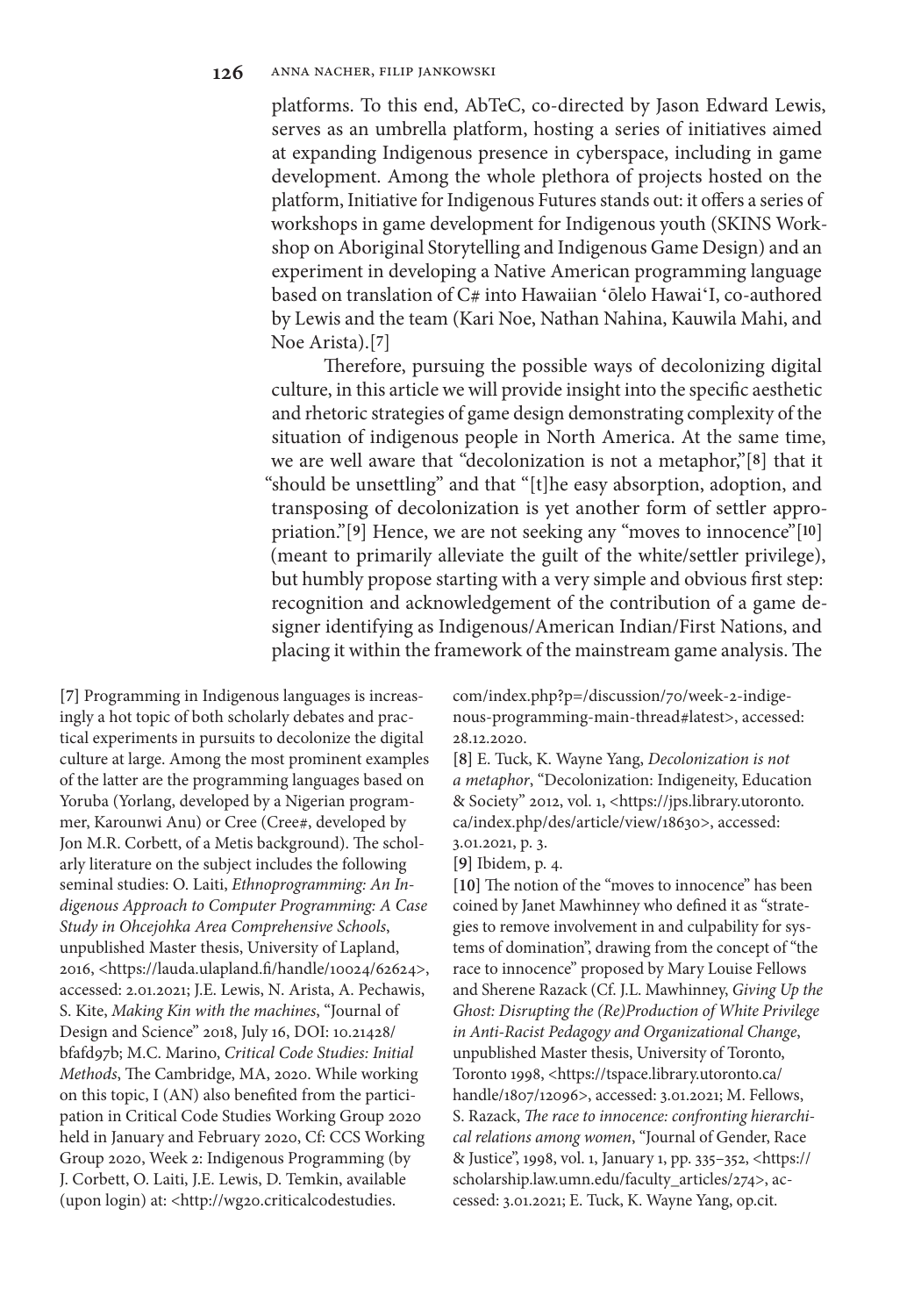focus here is on the work by Elizabeth LaPensée, already mentioned above, a bilingual (fluent in French and English) female game designer and scholar, claiming various backgrounds (Anishinaabe, Métis and Irish). She received higher education in Canada, but she currently teaches in the United States (specifically at Michigan State University near the U.S.–Canadian border), and her creative output reveals many complexities concerning national and ethnic identities. Just as in the case of Muriel Tramis mentioned at the beginning, LaPensée's games are rooted in local heritage and are critical of the historical past (including settler colonialism[**11**]), as we intend to demonstrate.

In this article, we aim to show how video games mediatize the process of re-writing history. By saying "re-writing", we refer to the notion coined by Diane Brydon. Brydon defines "re-writing" as the process perpetuated by post-colonial writers who inherit the canonical texts from the imperial tradition "in order to re-define themselves according to their own understanding of tradition."[**12**] This term can find its use not only in literature or films, but also in video games. Examining LaPensée's selected titles, we intend to show how game developers can re-write dominant canonical texts of digital entertainment, both through re-designed gameplay and content.

The choice of LaPensée's ouevre as the objects of research is justified, insomuch that it is foregrounded in the solid theoretical framework. LaPensée has regularly written about her educational games in scholarly publications, justifying her creative process and ideological message by standing by her titles.[**13**] While extensive studies have been undertaken which depict the profound connections between video games and U.S. or British imperialism,[**14**] we can still observe a research loophole in indicating (de)constructive counter-proposals which would challenge such imperialism as such, not to mention its more specific and particular form constituted by settler colonialism. Among the exceptions, one can find Vit Šisler's study of Arabian video games resistant to the dominant Western ideologies[**15**] or, as cited

**[11]** The good starting point to further explore already extensive and robust discussion of the term is offered in: P. Wolfe, *Settler colonialism*…, Even provisionary acquaintance with the discussion provides the ground for better understanding how unsettling the decolonization can be, as according to Roxanne Dunbar-Ortiz, "The history of the United States is a history of settler colonialism – the founding of a state based on ideology of white supremacy, the widespread practice of African slavery, and a policy of genocide and land theft." (R. Dunbar-Ortiz, op.cit., p. 2).

**[12]** D. Brydon, *Re-writing* The Tempest, "World Literature Written in English*"* 1984, vol. 23, no. 1, p. 75–88, DOI: 10.1080/17449858408588811. **[13]** See E. LaPensée, *Survivance: An Indigenous* 

*Social Impact Game*, Burnaby 2014, <http://web. archive.org/web/20200308205719/https://summit.sfu. ca/item/13984>, accessed: 3.01.2021; eadem, *Thunderbird strike*, [in:] *Learning, Education & Games*, vol. 3: *100 Games to Use in the Classroom & Beyond*, ed. K. Schrier, Pittsburgh 2019, pp. 447–453; E. La-Pensée, N. Emmons, *Indigenizing education with the game* When Rivers Were Trails, "Amerikastudien" 2019, vol. 64, no. 1, pp. 75–93, DOI: 10.33675/ AMST/2019/1/8.

**[14]** N. Dyer-Witheford, G. De Peuter, *Games of Empire: Global capitalism and video games*, Minneapolis 2009; S. Mukherjee, *Videogames and Postcolonialism*, New York 2017.

**[15]** V. Šisler, *Digital Arabs: representation in video games*, "European Journal of Cultural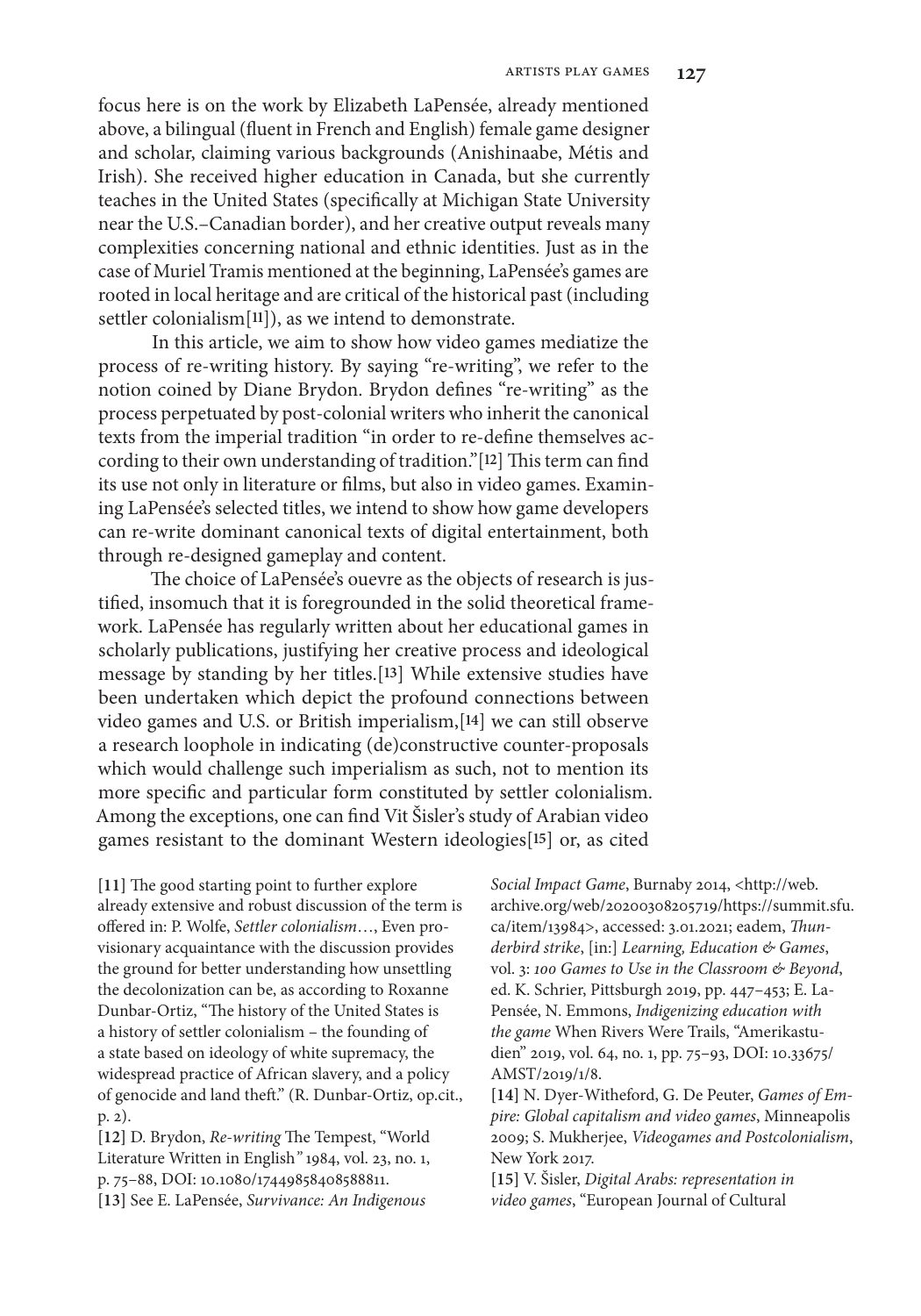before, LaPensée's articles about her own games. Following her own strategies of ethnic and national identifications, we will refer to the context of Canadian Anishinaabe (Ojibwe), although the presence of this Native nation transcends the current borders of the nation states of Northern America.[**16**]

Here it is necessary to explain why we refer to selected games in the context of a specific author. While there is no denying that critical examination of literary, cinematic, or ludic texts in terms of the auteur theory weakened after the post-structuralist turn,[**17**] we follow the traditional attitude of David Bordwell. Bordwell,[**18**] in his cognitive model of film analysis, asserts that the personification schemata in critical interpretations of texts is profoundly rooted in the long-lasting Western tradition, even though there the critic can produce symptomatic meanings never explicated by the creator themself. There are also creators who desire to be interpreted and, drawing from earlier theoretical art concepts, encourage critics to invent new concepts. This practice can also concern the creators of video games; in the last decade, academic writing has drawn closer attention to particular artists, rationalizing their work via personification[**19**]. Dominika Staszenko in particular, relying on Espen Aarseth's theory, underlines that auteur theory can be defended within the field of video games. According to Staszenko, one can define an auteur if he or she conceived at least two games, is recognized as an individual, and his or her titles distinguish themselves among the games of the same ludic genre.[**20**]

In this article, therefore, we decided to grasp the auteur politics of decolonizing "re-writing" that LaPensée used in the games she conceived and/or co-created with other artists or writers. Before explaining the methods used to analyze her selected titles, we need to sketch the historical context which contributed to her latest work: the fate of the Anishinaabe nation to which she belongs, and the aggressive European colonialism which oppressed them.

# **Historical context**

As is well known, the descendants of French European settlers in Canada (particularly in Quebec) showed strong aspirations of claiming

Studies" 2008, vol. 11, no. 2, pp. 203–220, DOI: 10.1177/1367549407088333.

**[16]** Even the terminology denoting the Indigenous nations of the continent is becoming the subject of decolonization. We follow the explanation provided by R. Dunbar-Ortiz, who interchangeably uses "Indigenous", "Indian", and "Native" and prefers their nations' names in their own languages. Hence, we refer to Anishinaabe (and bracketing Ojibwe). Dunbar-Ortiz also advises against using the term "tribe". Cf. A. Dunbar-Ortiz, op.cit.

**[17]** Cf. R. Barthes, *The death of the author*, [in:] idem, *Image, Music, Text*, trans. S. Heath, London 1977, pp. 3–8; M. Foucault, *Authorship: what is an author?†*, "Screen" 1979, vol. 20, no. 1, pp. 13–34, DOI: 10.1093/screen/20.1.13.

**[18]** D. Bordwell, *Making Meaning: Inference and Rhetoric in the Interpretation of Cinema,* Cambridge – London 1989.

**[19]** D. Staszenko, *Lollipop Chainsaw Goichiego Sudy i problem autorstwa w medium gier wideo*, "Homo Ludens" 2015, vol. 7, no. 2, pp. 153–162; A. Strużyna, *Artystyczne gry Anny Anthropy*, "Homo Ludens" 2014, vol. 6, no. 1, pp. 187–198.

**[20]** D. Staszenko, op.cit., pp. 154–155.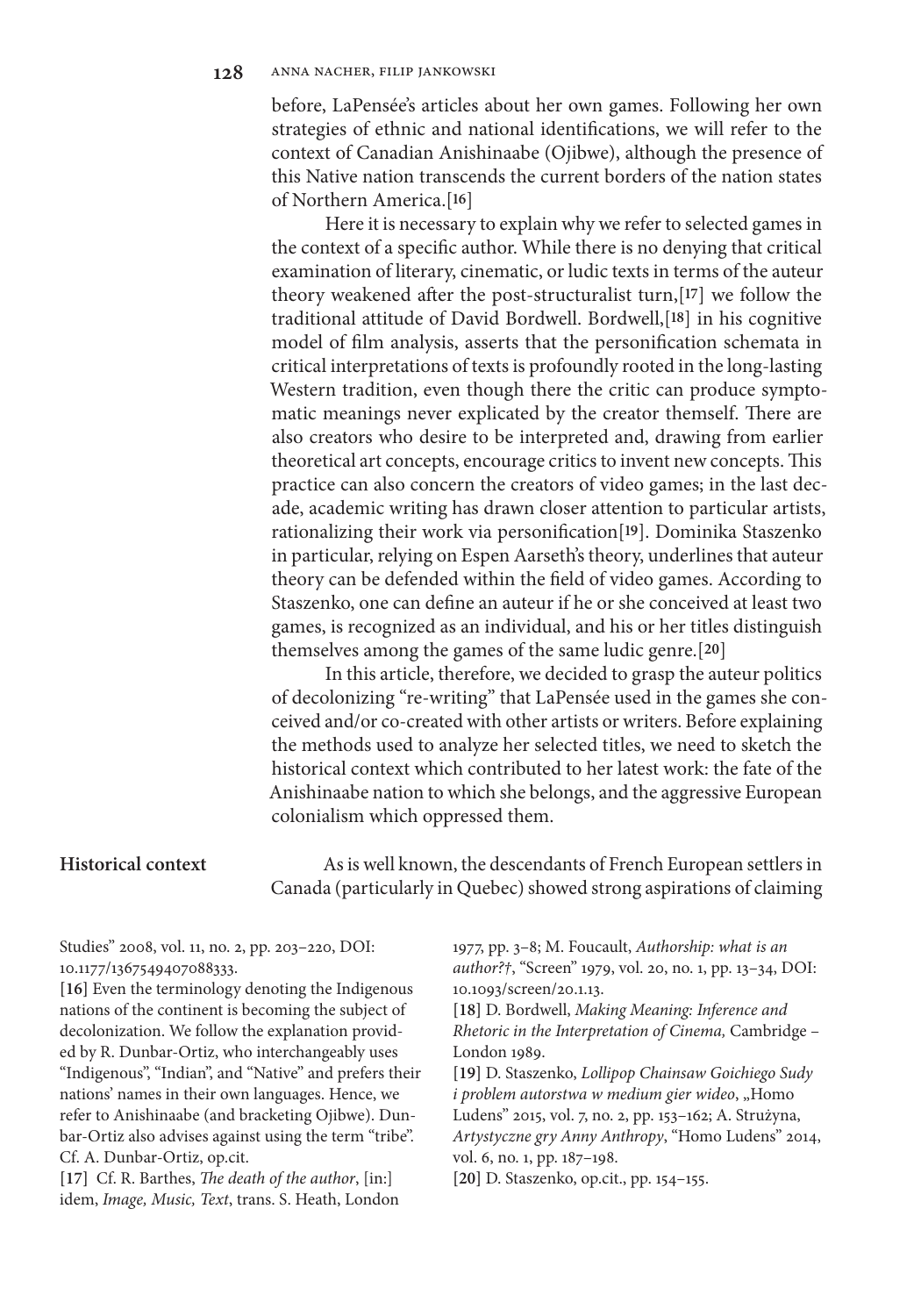independence, living the myth of New France. For them, beginning in 1608 (the foundation of Fort Québec) but ending in 1763 (the French defeat in the Seven Years War against the United Kingdom), the century-and-a-half colonization of Canada has been treated with nostalgia. However, the Canadian Anishinaabe (Ojibwe) peoples would not say the same about the myth of New France. While between the 17th and 18th centuries there were about 8,000–10,000 Anishinaabe in the colonized lands, during the decline of the French colonies, only about 3,000 Anishinaabe remained, due to sensitivity to diseases brought from Europe, as well as wars and the destruction of hunting grounds by settlers.[**21**]

However, Anishinaabe's contacts with French settlers were not restricted to physical violence; some contact involved independent traders called *coureurs du bois*, who raped – and then married – women of the First Nations, thus giving birth to the population of Canadian Métis.[**22**] Therefore, the myth of New France was built upon physical and sexual repressions directed against Natives, but also on profound contact between the French and Anishinaabe cultures. This process, called *métissage*, problematized racial or cultural divisions, oscillated between homogenity and heterogeneity: "The *métissage* is not fusion, cohesion, osmosis, but confrontation and dialogue."[**23**] Even though – as several theorists point out[**24**] – the term *métissage* has been misused as referring to any forms of cultural blending, we still think that it can indicate the complicated past of the Great Lakes region.

When the lands of New France were conquered by the United Kingdom in 1763 and parts of its territory became incorporated into the United States after the American Revolution 20 years later, the situation of Anishinaabe continued to worsen. The British-operated government in Canada tried to educate and assimilate Native populations,[**25**] while at the same time harshly weakening their economy by transferring their land to the Crown[**26**]; nevertheless, British-Canadian policy towards Anishinaabe has been labeled as genocide, due to the oppressive institutions of residential schools[**27**], with their "underfunding, the woeful

**[21]** M. Kijewska-Trembecka, *Québec i Québécois: ideologie dążeń niepodległościowych*, Kraków 2007, p. 37.

**[22]** M. Trudel, *The Beginnings of New France, 1524–1663,* Toronto 1973, pp. 154–155.

**[23]** F. Laplantine, A. Nouss, *Le métissage: un exposé pour comprendre, un essai pour réfléchir*, Paris 1997, p. 5, <http://classes.bnf.fr/actes/8/laplantine.pdf>, accessed: 2.01.2021.

**[24]** J.-X. Ridon, *Littérature-Monde, or redefining exotic literature*?, [in:] *Transnational French Studies: Postcolonialism and Littérature-Monde*, eds. A.G. Hargreaves, C. Forsdick, D. Murphy, Liverpool 2010, p. 204; R. Toumson, *Mythologie du métissage*, [in:] *Francophonie et identités culturelles*, ed. C. Albert, Paris 1999, pp. 241–246.

**[25]** J.R. Miller, *Skyscrapers Hide the Heavens: A History of Indian – White relations in Canada,* Toronto – Buffalo 2000, pp. 130–136.

**[26]** Ibidem, pp. 216–220.

**[27]** B. Elias et al., *Trauma and suicide behaviour histories among a Canadian indigenous population: An empirical exploration of the potential role of Canada's residential school system*, "Social Science & Medicine" 2012, vol. 74, no. 10, pp. 1560–1569, DOI: 10.1016/j.socscimed.2012.01.026; Ch. Powell, J. Peristerakis, *Genocide in Canada: A relational view*, [in:] *Colonial Genocide in Indigenous North America*, eds. A.J. Woolford, J. Benvenuto, A.L. Hinton – Durham 2014, pp. 70–92.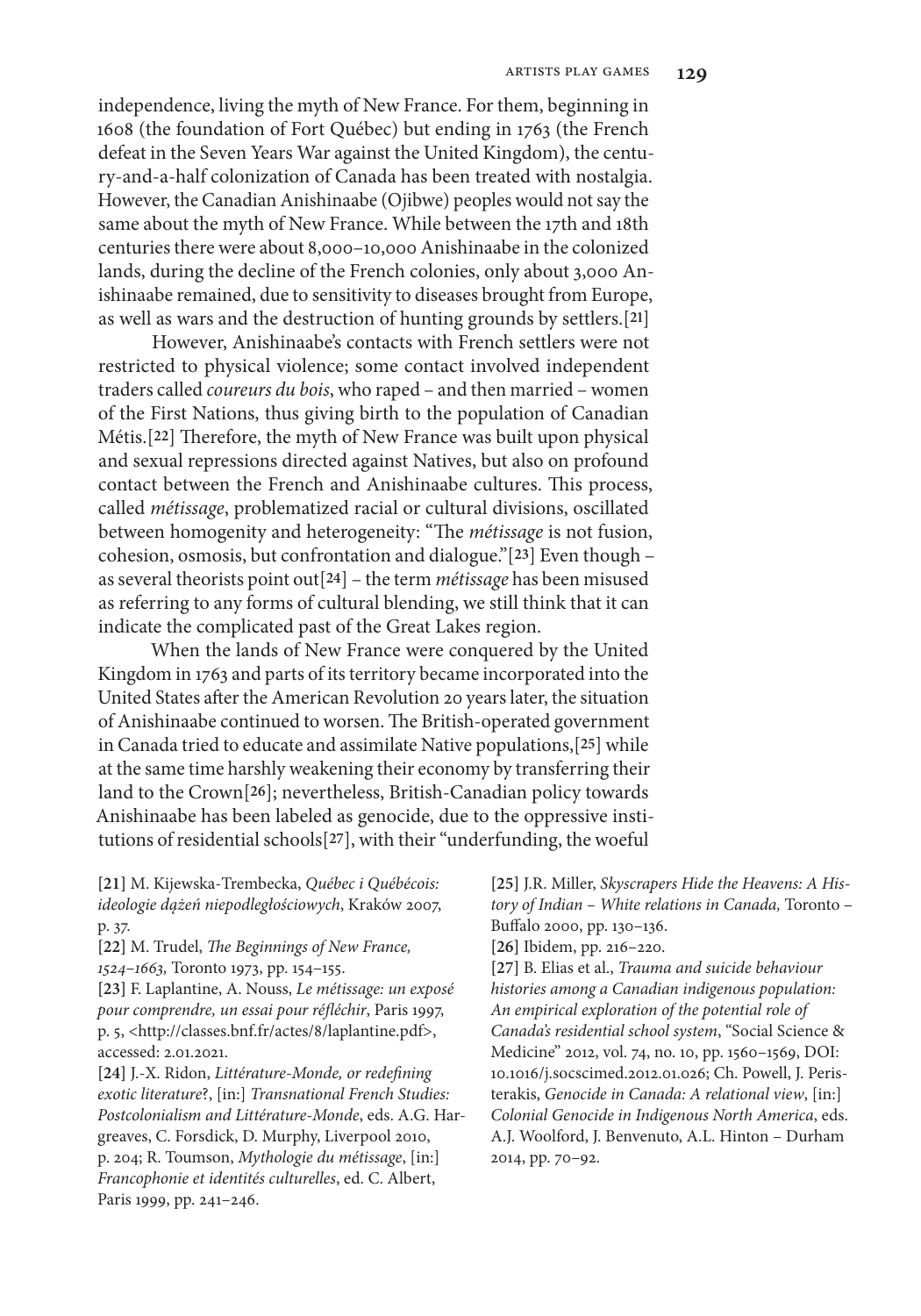# **130** anna nacher, filip jankowski

condition of the buildings, and the infection and death of children from tuberculosis."[**28**] Meanwhile, U.S. policy towards Anishinaabe – and other indigenous populations – relied on direct extermination; apart from acquiring indigenous lands, the U.S. government forced numerous indigenous people on the East to move towards the West of the Mississippi River between 1830 and 1840. Having acquired their lands, U.S. government and European-American settlers continued the policy of massacre and resettlement until the 1890s.[**29**] As Jean-Louis Vullierme argues in his book *Miroir de l'Occident*, such politics on the part of the United States laid the foundations for European racist ideology:

Racism was not an accident, a temporary defect that could be overcome by the abolition of slavery, but a structural solution to a structural problem. It was certainly not unique to the United States, and in Europe, before and after Nazism, populism, whether left or right, was often racially motivated. America, however, had a particular predisposition for it, being the most segmented of all the developed countries, even though its national political myth is based exclusively on the idea of stratification.[**30**]

According to Vullierme, the United States inspired such political leaders as Adolf Hitler to enact similar politics of exploitation against countries in the Eastern Europe. Racism against underprivileged groups such as Native Americans, African-Americans, Asian immigrants, "white trash", and so on was directly supported by the popular culture in the United States: "Western cinema, of which Hitler was a great fan, portrayed Negroes as «good» and devoted, and Indians […] as «bad,» except when they were weak recruits as scouts in the cavalry of good men."[**31**] The disruptive influence of Western literature, films, and video games was criticized in LaPensée's games, as we intend to demonstrate via the examples of her works.

# **Methods of analysis**

To indicate how LaPensée's works re-write the classical conquer-based video games, we chose three positions from her oeuvre, differing in terms of the gameplay. *Invaders*,[**32**] a shooting-based video game, is a variation on *Space Invaders.*[**33**] *Thunderbird Strike*[**34**] relies on the tropes of side-scrolling video games. Finally, *When Rivers Were Trails*,[**35**] a narrative game, subverts many tropes from *The Oregon Trail.*[**36**]

These three games were analyzed using Astrid Ensslin's theoretical framework. Functional ludostylistics, as Ensslin names it, is composed of four components: ludology, ludonarratology, ludosemi-

**[28]** J.S. Milloy, M.J. McCallum, *A National Crime: The Canadian government and the residential school system*, Winnipeg, Manitoba, 2017, p. 105. **[29]** D.E. Stannard, *American Holocaust: The conquest of the new world*, New York 1993, pp. 121–128, 130–134. **[30]** J.-L. Vullierme, *Miroir de l'Occident: Le nazisme et la civilisation occidentale,* Paris 2014, para. 9.132. **[31]** Ibidem, para. 9.114.

**[32]** E. LaPensée, *Invaders*, Linux, Survivance, 2015.

**[33]** T. Nishikado, *Space Invaders*, Arcade, Taito, 1978.

**[34]** E. LaPensée, *Thunderbird Strike*…

**[35]** Eadem, *When Rivers Were Trails,* Linux, Indian Land Tenure Foundation, Michigan State University's GEL Lab, 2019.

**[36]** D. Rawitsch, B. Heinemann, P. Dillenberger, *The Oregon Trail*, Multiple platforms, MECC, 1971.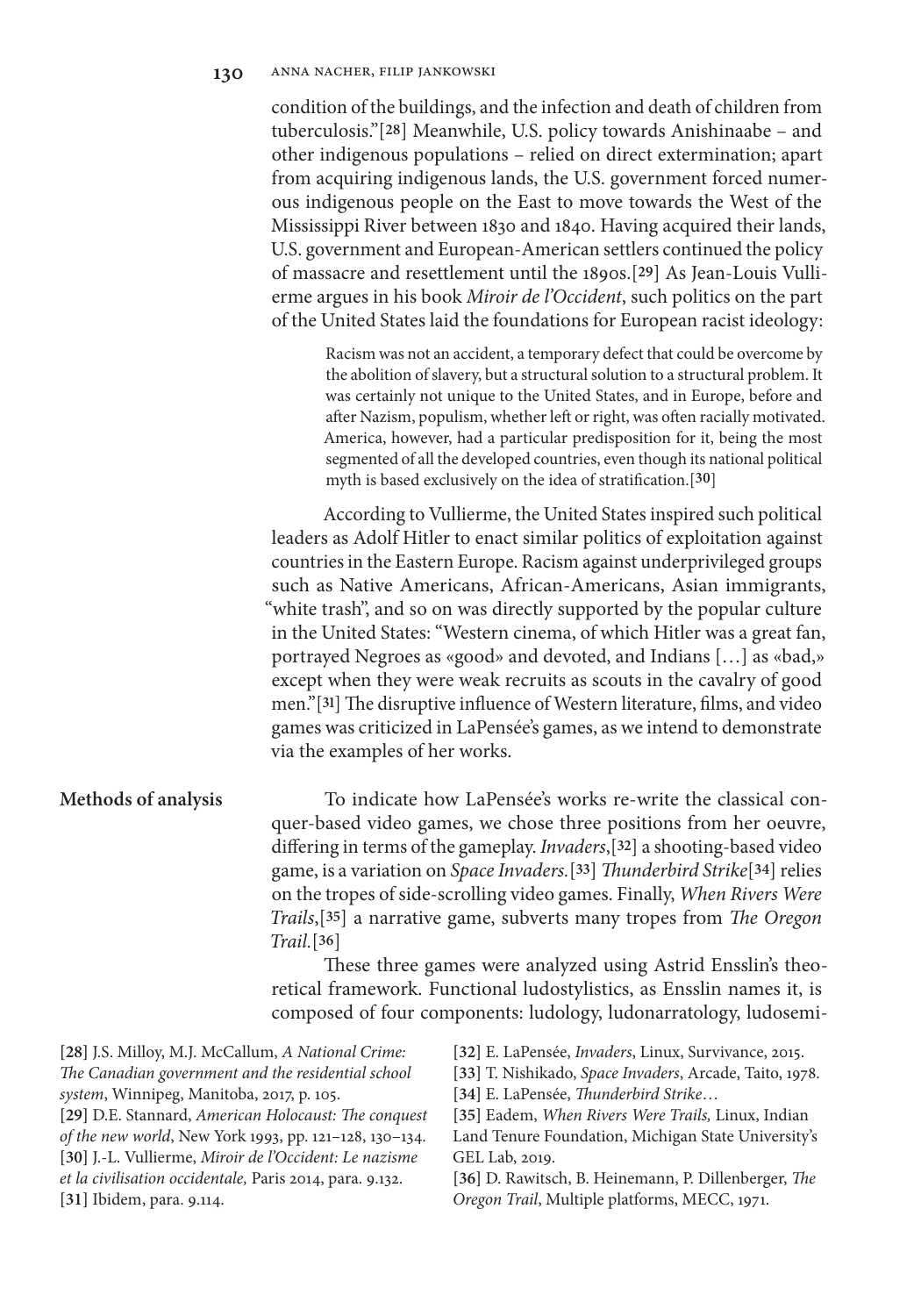otics and mediality (which we later emphasize with codes in brackets). Ludology, as Ensslin explains, includes ludic mechanics such as rules [L1], gameplay [L2], game architecture [L3], victory and termination conditions [L4], risks and challenges [L5], feedback [L6], agency [L7], game genres [L8] and types of play [L9]. Ludonarratology analyzes such elements as in-game narrative [LN1], game-story relationship [LN2], and external narrativity [LN3]. Ludosemiotics examines such game aspects as interface design [LS1], verbal language [LS2], text and discourse [LS3], procedural rhetoric [LS4], and multimodality [LS5]. Finally, mediality involves such elements as platform [M1], hardware [M2], software [M3], ergodicity (nontrivial interactivity) [M4], and textuality  $[M<sub>5</sub>]$ , "that is, the ways in which the text at hand interrelates to other texts and media."[**37**]

Not all of the aforementioned aspects could be indicated during further analysis, but citing them hopefully makes the subsequent readings more transparent. Although game studies forged some other theoretical frameworks concerning video game analysis, they are either too general or vague[**38**], or too formalist in their attitude to game analysis.[**39**] Moreover, Ensslin's proposal successfully reconciles various approaches to game studies, standing beyond the ludology vs. narratology vs. proceduralism debate.[**40**]

The three selected games were played at least twice on selected gaming platforms. We tested *Invaders* on the Chrome web browser, *Thunderbird Strike* on the Android mobile operating system, and *When Rivers Were Trails* on a personal computer with Linux Mint OS. All of these games are also available on the Windows operating system, though none of us used it during analysis.

*Invaders* is a two-dimensional shooting game programmed for browsers and mobile platforms (Android and iOS) [M1, M2, LS1, L8], designed with the Unity engine [M3]. From the beginning, it constitutes the polemics with the well-known arcade game *Space Invaders* [M5].

**[37]** A. Ensslin, *Literary Gaming,* Cambridge – London 2014, pp. 52–53.

**[38]** E. Aarseth, *Playing research: methodological approaches to game analysis*, [in:] *Game Approaches / Spil-Veje. Papers from Spilforskning.Dk Conference*, ed. B.K. Walther, Aalborg 2004, pp. 28–29, <http:// www.bendevane.com/VTA2012/herrstubbz/wp-content/uploads/2012/01/02.GameApproaches2.pdf>, accessed: 2.01.2021; L. Konzack, *Computer game criticism: A method for computer game analysis*, [in:] *Video Games and Gaming Culture*, ed. M.J.P. Wolf, New York – London 2016.

**[39]** C. Fernández-Vara, *Introduction to Game Analysis*, New York – London 2015; cf. T. Majkowski, *Języki gropowieści. Studia o różnojęzyczności gier* cyfrowych, Kraków 2019.

# *Invaders*

**[40]** I. Bogost, *Persuasive Games: The expressive power of video games,* Cambridge 2007; M. Eskelinen, *The gaming situation*, "Game Studies" 2001, vol. 1, no. 1, <http://www.gamestudies.org/0101/eskelinen/>, accessed: 1.01.2021; H. Jenkins, *Game design as narrative*, "Computer" 2004, vol. 44, no. 53, pp. 118–130; J. Juul, *Games telling stories? A brief note on games and narratives*, "Game Studies" 2001, vol. 1, no. 1, <http:// www.gamestudies.org/0101/juul-gts/>, accessed: 1.01.2021; S. Mukherjee, *Video Games and Storytelling: Reading Games and Playing Books,* London 2015; Miguel Sicart, *Against procedurality*, "Game Studies" 2011, vol. 11, no. 3, <http://gamestudies.org/1103/articles/sicart>, accessed: 1.01.2021.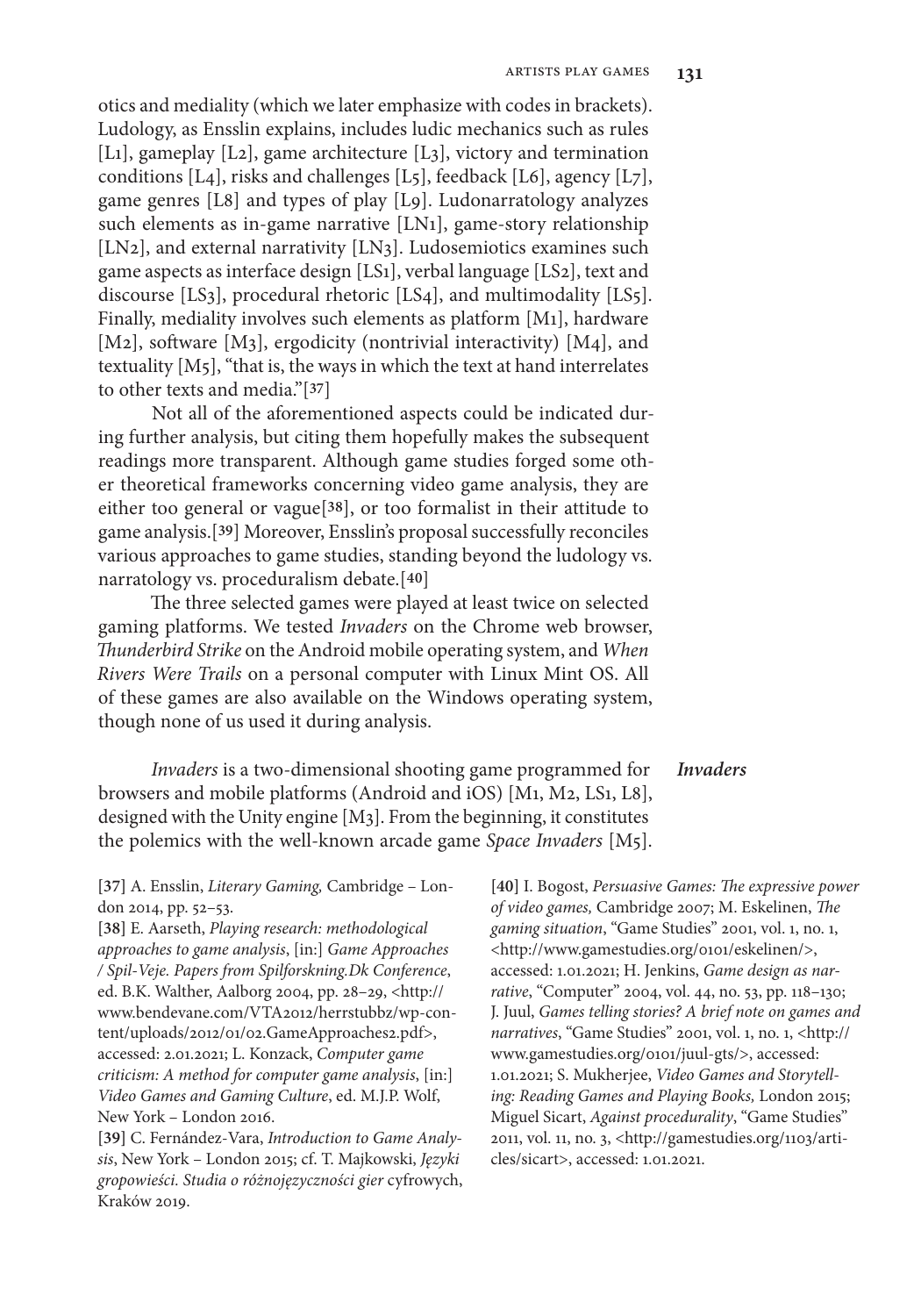Tomohiro Nishikado's Japanese shooting game was described as reflecting "xenophobic invasion of the Other,"[**41**] whether the Other would impersonate the American cultural invasion of Japan or conversely, as "a defense of American individualism against the power and efficacy of Japanese collectivism and corporate culture."[**42**] Mia Consalvo cites Nishikado's confession that both Imperial invaders from *Star Wars* and sea creatures from the local culture served as an inspiration for the ludic attackers.[**43**] However, this ambiguity evaporates in LaPensée's re-interpretation of *Space Invaders*.

The gameplay of *Invaders*, just like that of the game's predecessor, relies on defense against aliens. These crawl towards the bottom of the screen and shoot at the player with laser guns [L1, L5]. However, whereas in Nishikado's game the player could steer a spaceship equipped with a laser gun, LaPensée's playable figures are Natives carrying bows and arrows [L2, LN1]. Thus, the level of difficulty increases rapidly [L3]. After dealing with the fairly easy first wave of invaders, the player quickly encounters a deluge of aliens making use of laser projectiles and fire missiles flooding the screen. Avoiding them is very difficult, and the only bonuses the player can collect allow for mere temporary acceleration of their firing rate [L7]. The player realizes that the fight is uneven. Moreover, every loss of life points results in an indigenous archer leaving the screen; if the player loses all their archers, the game is lost  $[L_4]$ .

As the player can easily recognize, LaPensée's *Invaders* clearly depict the culture shock which the indigenous people experienced while encountering the better-equipped European settlers [LS3, LS4]. Although the gameplay itself is close to *Space Invaders*, the semiotic shift of the playable figure (a spaceship replaced with indigenous archers) significantly changes the meaning of LaPensée's game. Thus, the player becomes more aware of how the Europeans' outrageous technological advantage decimated the indigenous people.

# *Thunderbird Strike*

However, it was another of LaPensée's games, funded by the Minnesota's Legacy Fund, which sparked much controversy. As she described it, "Oil lobbyists targeted *Thunderbird Strike*, ranging from a media smear campaign calling for completely shutting down the game to a failed attempt to revoke funding from the arts grant to then attempting to create a new bill to invoke a civil penalty on any art which is deemed by that governing body to promote domestic terrorism."[**44**]

**[41]** E. Zimmerman, *Eric Zimmerman's Response*, "Electronic Book Review" (blog), 2004, August 1, <https://electronicbookreview.com/essay/eric-zimmermans-response/>, accessed 1.01.2021. **[42]** L. Grace, *Space Invaders at 40: What the game says about the 1970s – and Today* "The Independent" 2018, June 21, <https://www.independent.co.uk/

life-style/gadgets-and-tech/space-invaders-game-1970s-a8405886.html>, accessed: 1.01.2021. **[43]** M. Consalvo, *Console video games and global corporations*, "New Media & Society" 2006, no. 1, pp. 117–133, DOI: 10.1177/1461444806059921. **[44]** E. LaPensée, Thunderbird Strike…, p. 449.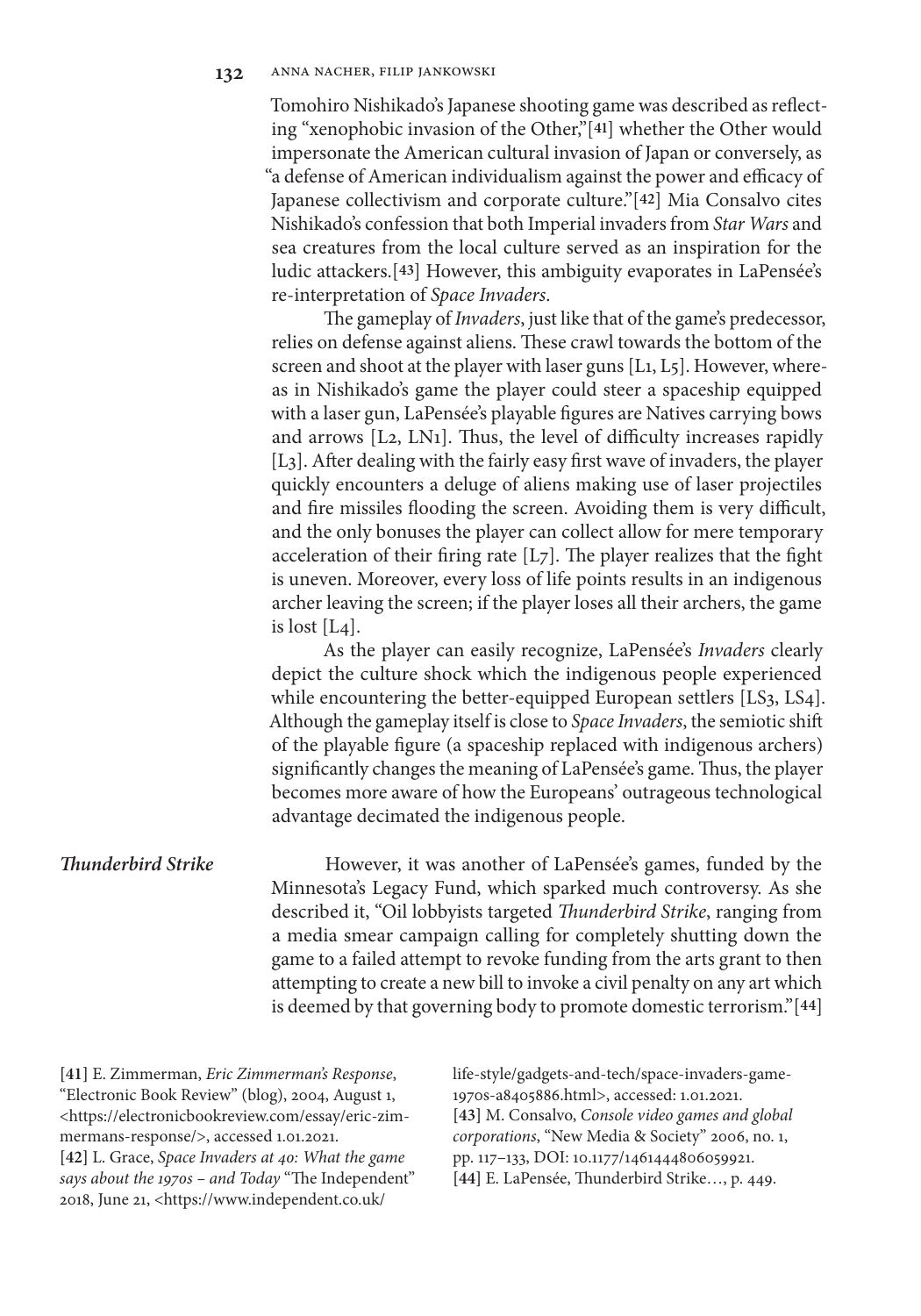That is not imagination on the part of the artist. A certain Republican senator from Minnesota, David Osmek, in a populist tone accused the game's author of creating "an eco-terrorist version of *Angry Birds*": "When the Legacy Amendment to our constitution was approved, no voter could have imagined that our taxpayer dollars would be used to fund video games that blow up pipelines."[**45**]

Regardless of the inaccurate game genre intimation, Osmek's concerns were shrewd. As LaPensée said in an interview for the Canadian Broadcasting Channel, she had developed *Thunderbird Strike* to criticize the oil industry's investment on Turtle Island, where she had lived. The oil pipeline, which would intersect the Island, caused worry for the Island's inhabitants, as it could be potentially devastating, both for the environment and the human population [LS3]: "I was very concerned about and listening to the stories of my community members and storytellers and elders regarding there becoming a time when there will be a snake that threatens to swallow the land and the waters whole. So *Thunderbird Strike* really does reflect the stories of community members."[**46**]

*Thunderbird Strike*, just like *Invaders*, was also designed with Unity and released on mobile platforms and the Windows operating system [M1, M2, M3]. *Thunderbird Strike* does contain several video interludes, though [LS5]. The first video imaginatively demonstrates how the Lake Winnipeg in Alberta and the Great Lakes are connected with oil pipelines, which transfer into the aforementioned snake. Then, the player observes an animation depicting a row of trucks, and then several animal corpses turn into living bodies. Then, a mythological creature, which the North American indigenous people call the Thunderbird, appears [LN1].

Steering Thunderbird, the player moves in a two-dimensional side-scrolling environment [L2, LS1]. During the first two levels, the gameplay is much simpler than in *Invaders*. The player needs only to fly up and be charged by lightning, and then dive down and make use of the gathered energy [L1]. The player can use the energy in two ways: by destroying trucks, refineries and oil wells, and/or by reviving the corpses of animals and indigenous people who lost their lives as a result of the investments [L7]. However, the game proceeds differently on the third level, when the player's objective is to defeat the snake personifying the pipeline. On this level, *Thunderbird Strike* invokes the convention of side-scrolling shooting games, with "bosses" (big enemies) confronting the player at the end [L8]. To win the battle with

**[45]** Minnesota Senate Republicans, "Sen. David Osmek: MN Taxpayers Should Not Be Funding Angry Birds for Eco-Terrorists," *Minnesota Senate Republicans* (blog), October 26, 2017, <https://www. mnsenaterepublicans.com/sen-david-osmek-mntaxpayers-not-funding-angry-birds-eco-terrorists/>, accessed: 1.01.2021.

**[46]** CBC Radio, *Thunderbird Strike: Controversial video game takes aim at oil industry*, "CBC", 2017, November 3, https://www.cbc.ca/radio/unreserved/ from-video-games-to-ya-novels-how-indigenousart-is-evolving-1.4384041/thunderbird-strike-controversial-video-game-takes-aim-at-oil-industry-1.4384559>, accessed: 1.01.2021.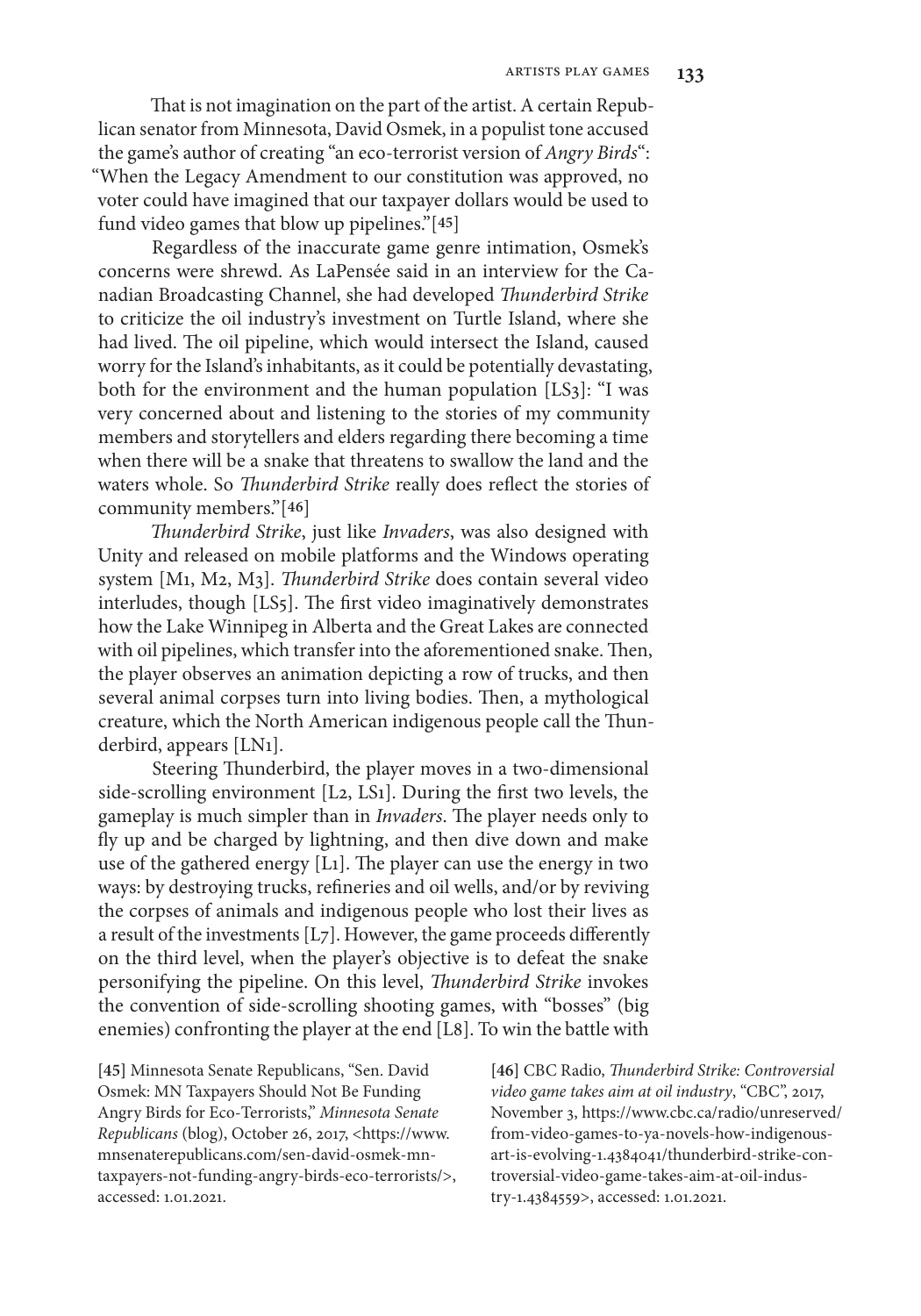the snake, one must attack its weakest points, marked with oil gushing from the "boss" [L5].

Having defeated the snake, the player observes the final video, which shows the possible ways of preventing the possible catastrophe in real life. These are, for example, renaturing the populations of endangered species and replacing oil wells with wind farms [LS4, L4]. Of course, *Thunderbird Strike* in its emerging message may be "eco-terrorist", as Osmek insists. However, the about 3,000 US dollars which LaPensée earned for the game[**47**] is nothing when we consider that, according to official statistics, "Canadian oil and gas extraction companies reported \$573.9 billion in total assets in 2017."[**48**] The game, which features a minimal number of words [LS2], communicates its message clearly: oil companies must be stopped in order to save Turtle Island's animals and indigenous people [LS4]. This could be the reason why the oil business reacted with such disproportionate outrage.[**49**]

*When Rivers Were Trails*

Having developed *Thunderbird Strike*, LaPensée moved to work on *Where the Water Tastes Like Wine*,[**50**] in cooperation with Johnnemann Nordhagen. Nordhagen's game allowed for wandering across the United States during the Great Depression, and the player's objective was to collect mostly bleak stories about the living conditions in the country. Although *Where the Water Tastes Like Wine* was a commercial failure,[**51**] it helped LaPensée reconsider its idea for educational purposes.

*When Rivers Were Trails*, a project directed by LaPensée and Nicholas Emmons, was advertised as "a 2D adventure game in which *Oregon Trail* meets *Where the Water Tastes Like Wine.*"[**52**] The first of the aforementioned titles has been regarded as the most successful educational video game in history.[**53**] However, *The Oregon Trail* has faced serious accusations of privileging the white males' lifestyle, despite many female characters being present;[**54**] of suppressing the themes of slavery, ubiquitous in the 1840s when the action ensues;[**55**]

**[47]** Minnesota Senate Republicans, op.cit.

**[48]** Government of Canada, *The Daily — Oil and Gas Extraction, 2017*, "StatCan" 2018, September 24, <https://www150.statcan.gc.ca/n1/daily-quotidien/180924/dq180924d-eng.htm>, accessed: 2.01.2021. **[49]** CBC Radio, op.cit.

**[50]** Dim Bulb Games, *Where the Water Tastes Like Wine*, Windows, Good Shepherd Entertainment, 2018.

**[51]** S. Vazquez, *Where the water tastes like wine sells far below expectations, According To Creator*, "Game Informer" 2018, March 31, <https://www.gameinformer.com/b/news/archive/2018/03/31/where-the-watertastes-like-wine-sells-far-below-expectations-according-to-creator.aspx>, accessed: 1.01.2021.

**[52]** indianlandtenure, *When Rivers Were Trails by Indianlandtenure*, "itch.io" 2020, <https://indianlandtenure.itch.io/when-rivers-were-trails>, accessed: 1.01.2021.

**[53]** M. Jancer, *How you wound up playing The Oregon Trail in computer class*, "Smithsonian Magazine" 2016, July 22, <https://www.smithsonianmag.com/ innovation/how-you-wound-playing-em-oregontrailem-computer-class-180959851/>, accessed: 1.01.2021.

**[54]** B. Bigelow, *On the road to cultural bias: A critique of The Oregon Trail CD-ROM*, "Language Arts" 1997, vol. 74, no. 2, pp. 85.

**[55]** B. Lokting, *The long journey to reveal the Oregon Trail's Racist History*, "Narratively" 2017, October 11, <https://narratively.com/long-journey-reveal-oregon-trails-racist-history/>, accessed: 1.01.2021.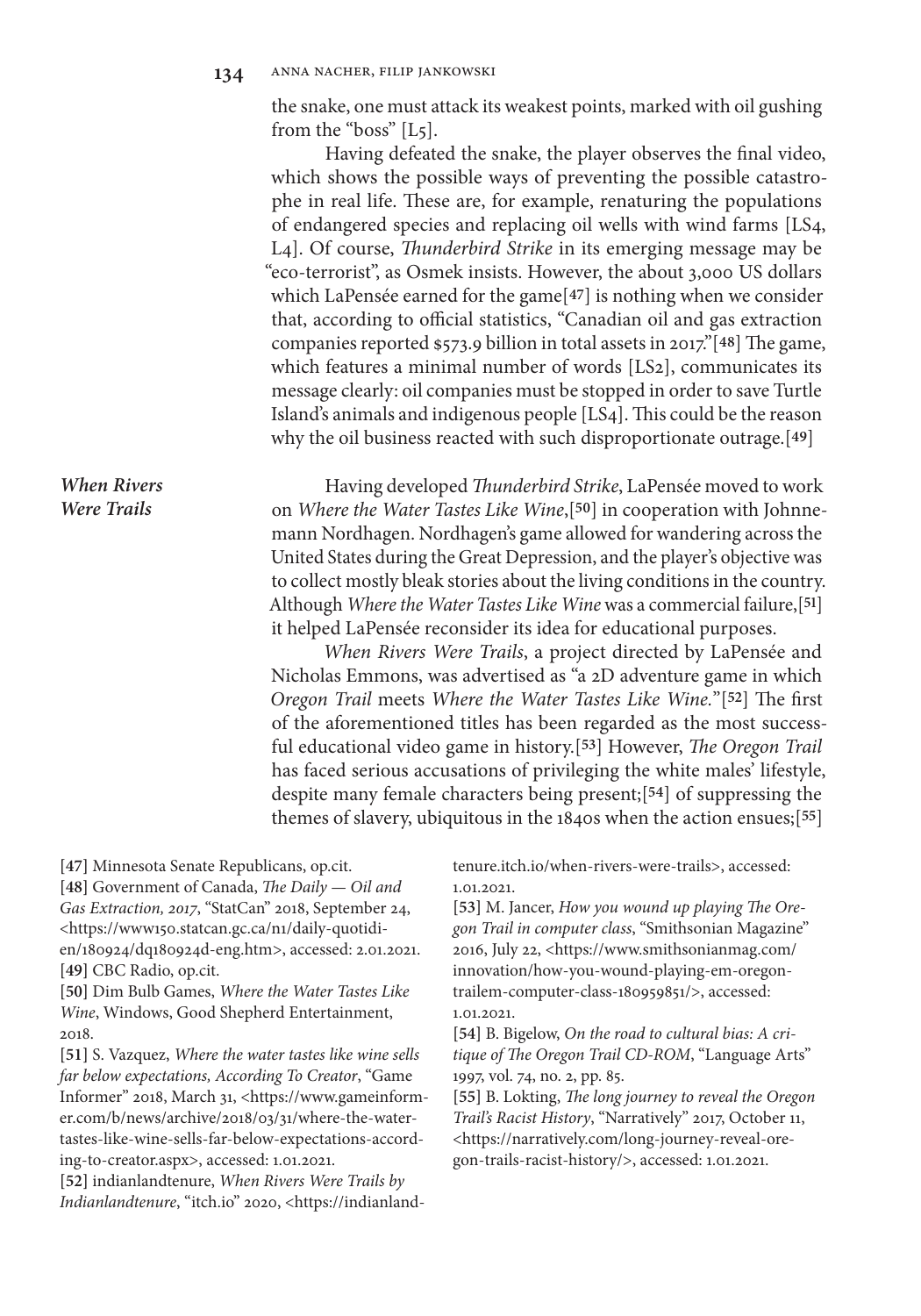and finally, of perpetuating "a racist narrative that privileges the ethos of white settlement through its refusal to engage directly with the genocidal consequences of westward expansion"[**56**] Therefore, to paraphrase Spike Lee, one can recognize the white settlement in the American West rather as a Holocaust than a Western, as opposed to *The Oregon Trail*'s rhetoric. LaPensée herself, along with Emmons, stated that games like *The Oregon Trail* "reinforce colonial perspectives and false narratives regarding Indigenous peoples through visual representations, design, and the actions the player takes in order to win by reaching the West."[**57**]

*When Rivers Were Trails*, designed for Windows and iOS using Unity [M1, M2, M3], constitutes an attempt to re-write the problematic narrative of *The Oregon Trail* [M5]. Although, just like the case of the former game, the player has to journey from the American East to the West [L1], the context becomes different. The main character is not a white settler but an Anishinaabe exiled from Fond du Lac after the enactment of the Nelson Act in 1889 [LN1]. His/her final destination is California [L1], but before reaching it, the player character has to wander from the U.S.-Canadian border through the Mid-West, which is an occasion to meet Native Americans of various tribes affected by the General Allotment Act. This act gave federal agents the power to subdivide Native American reservation lands and displace their population [LS3], which contributed to the violent history of U.S. genocidal politics towards indigenous people.

*When Rivers Were Trails* consists of two types of screens. The first one shows top-down board-like fragmented maps of the United States where the player moves their character [L1], choosing from several possible directions, if possible [M4]. At the beginning, the player has a fair amount of "well-being", medicines and food, the latter decreasing each time the player meets subsequent indigenous people or during random events [L1, L5]. If any of these factors reaches zero, the player character dies [L4]. However, if the player reaches the end of the map with some surplus left, progress is made, and the game loads another fragment of the United States [L3]. Meanwhile, the game also shows a couple of boards stylized like silent film subtitles, which gradually inform the player about the fate of Native Americans in this country [LS2, LS5]. The second type of screens constitute illustrated conversations with particular indigenous people scattered around the United States, seen from a first-person perspective [LS1]. Here, *When Rivers Were Trails* offers illusory agency, allowing the player to make decisions affecting both the relationships with other Native Americans and particular types of surplus [L7]. The player can trade with indigenous people (e.g. exchanging medicine for food, or vice versa), hunt

**[56]** K. Slater, *Who gets to die of dysentery?: Ideology, geography, and* The Oregon Trail, "Children's Literature Association Quarterly" 2017, vol. 42, no. 4, pp. 374–395, DOI: 10.1353/chq.2017.0040.

**[57]** E. LaPensée, N. Emmons, *Indigenizing Education with the Game*…, p. 76.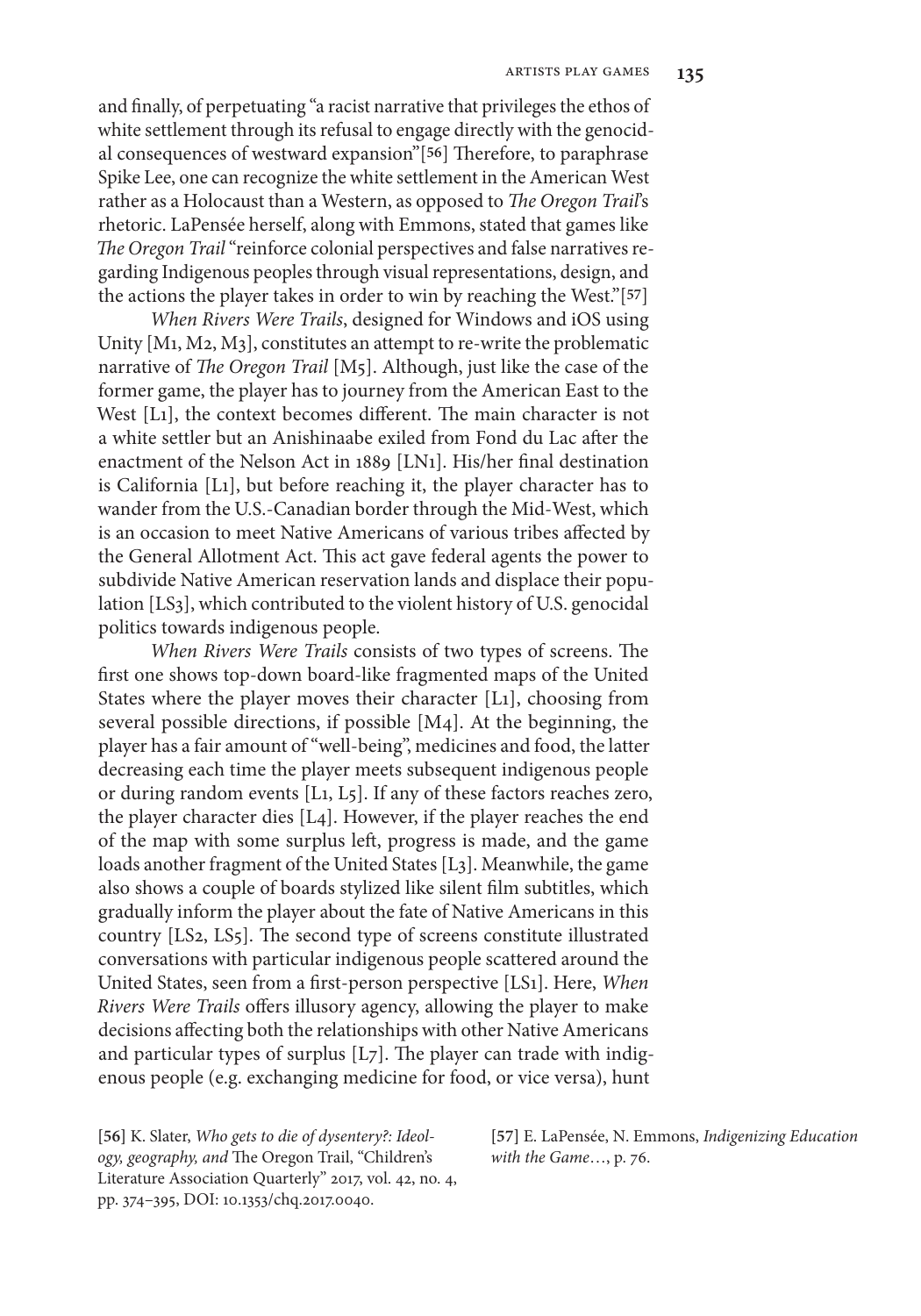with them, or simply choose conversation with them and help them decide how they should behave towards federal agents. Depending on the chosen counsel, *When Rivers Were Trails* awards or punishes the player (by giving or taking some surplus), but also unlocks trivia about actual U.S. policy against Native Americans [L6]. These trivia moments were written by numerous Indigenous contributors representing multiple tribes, whose help became necessary for the game's credibility as an educational tool.[**58**]

However, the most important element of *When Rivers Were Trails* is a radical change in the portrayal of indigenous people. Unlike in *The Oregon Trail*, the dominant non-playable characters the player talks to are Native Americans and African-Americans. Although the in-game indigenous people belong to many tribes, their attitude to the player is peaceful [LN1]. For example, one of the Creek people, Wasu Maza, says: "You were our great enemies once, but none of that matters now."[**59**] None of that matters because the in-game Native Americans have a common enemy: the European white settlers. The situation of African-Americans even after the abolition is not good, either. Wandering over the West of the United States, the player can meet a black porter at the train station and learn about his almost servile working conditions. The porter has no name (everyone names him George, after the white industrialist George Pullnam) and is treated like a servant, as the in-game narrator explains [LN1]: "He takes care of the passengers, serving all of their needs and […] gets to sleep about three hours in a car separate from the white passengers."[**60**]

*When Rivers Were Trails* also re-writes history in terms of gender. A young person named Memengwaa, who falls in love with the white representative's daughter, is said to be a Two-Spirit, meaning balancing both masculine and feminine aspects. An Apsaalooke person named Enemy-Hunter tells the player that "I was born a male but have the soul of a man and the soul of a woman."[**61**] In both examples, these in-game persons are not stigmatized within their communities, as Two-Spirits in many Native American societies were traditionally treated as endowed individuals who performed as spirituals, teachers, or traders.[**62**] Therefore, the inclusion of non-heteronormative characters – and people of color– in *When Rivers Were Trails* cannot be easily attributed to so-called "political correctness". By introducing such characters to the game, LaPensée and her co-workers brought justice to the groups never recognized in *The Oregon Trail* and many other games

**[61]** Ibidem.

**[62]** L.B. Brown (ed.), *Two Spirit People: American Indian, Lesbian Women and Gay Men,* New York 1997; S.-E. Jacobs, W. Thomas, S. Lang, eds., *Two-Spirit People: Native American Gender Identity, Sexual-* *ity, and Spirituality,* Chicago 1997; M. Sheppard, J.B. Mayo, *New social learning from two spirit native Americans*, "The Journal of Social Studies Research" 2012, vol. 36, no. 3, pp. 263–282; M. Sheppard, J.B. Mayo, *The Social Construction of Gender and Sexuality: Learning from Two Spirit Traditions*, "The Social Studies" 2013, vol. 104, no. 6, pp. 259–270, DOI: 10.1080/00377996.2013.788472.

**<sup>[58]</sup>** Ibidem, p. 79.

**<sup>[59]</sup>** Eadem, *When Rivers Were Trails*…

**<sup>[60]</sup>** Ibidem.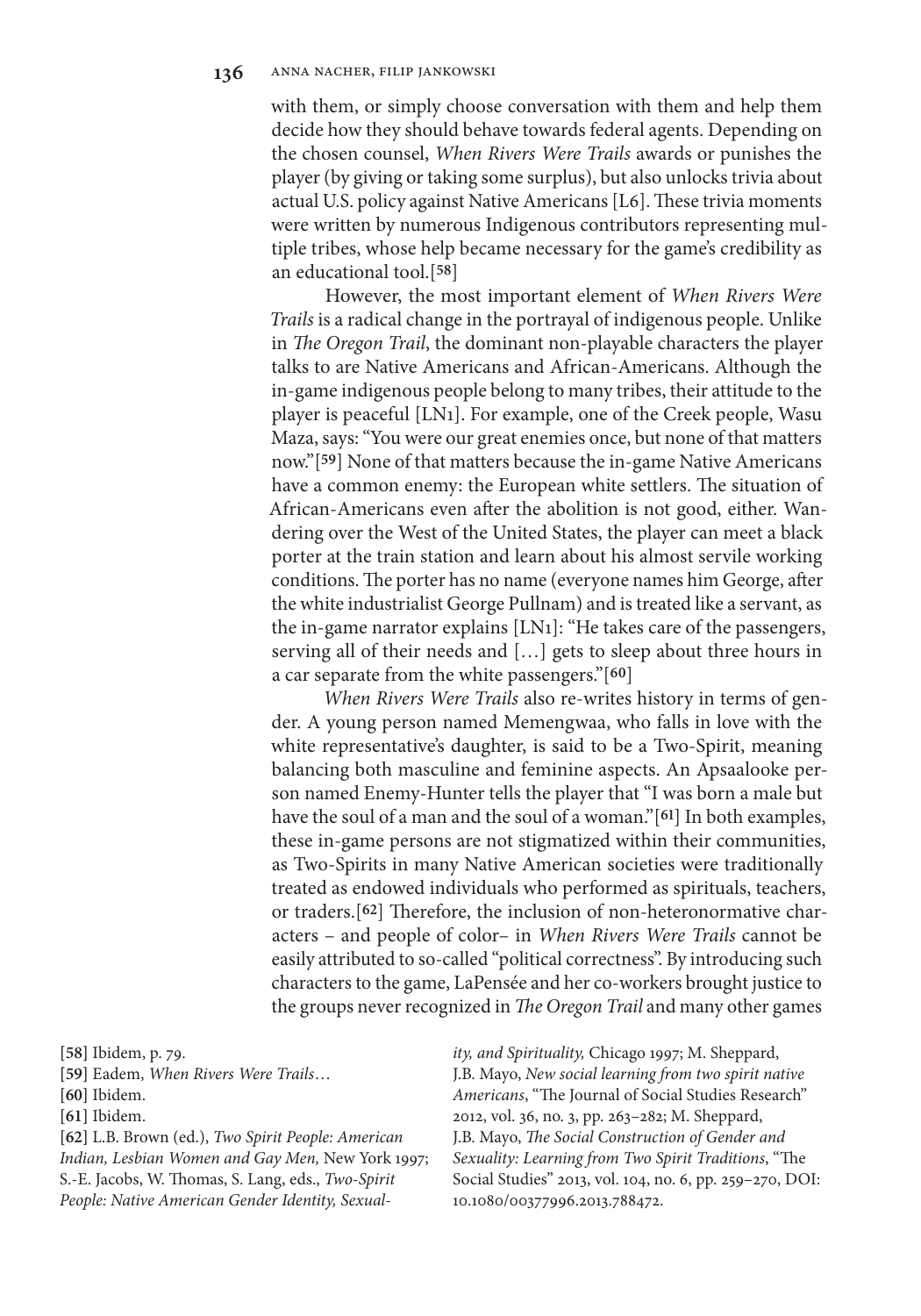dedicated to the conquest of the West [LS3]. Despite using mechanics similar to *The Oregon Trail* (for example, arcade sequences of hunting deer, fish, or buffalos), *When Rivers Were Trails* deconstructs dominant European-white-male narratives about indigenous people, hardened for years both in video games and other works of popular culture [LS4].

At the same time, *When Rivers Were Trails* emphasizes the communitarian behavior of Native Americans, who had never exploited fauna and flora on such a scale as the European settlers. A Salish Elder encountered near at the Lower Flathead River says meaningful words related to the game's title: "Not so long ago, rivers were homes and paths for us to visit with one another."[**63**] These were the rivers which connected the people before the European settlers built artificial paths, such as railroads.

As we have seen, the selected games co-made by Elisabeth La-Pensée examine the issues of colonialism, racism and aggressive capitalism. At the same time, they "re-write" the conventional design of some video games. While *The Oregon Trail* repeated harmful stereotypes of "peaceful" settlement in the North America, *When Rivers Were Trails* leans towards deconstructing them and giving a voice to underprivileged indigenous people who experienced the genocidal practices of the U.S. government. While many side-scrolling video games rely on destruction, *Thunderbird Strike* allows also for reviving the dead victims of capitalist ventures, both in Canada and in the United States. Finally, while *Space Invaders* provided an ambiguous xenophobic fantasy about the invasion of the Other which conformed both to Japanese and the U.S. xenophobia, LaPensée's *Invaders* shows that it is the Other who defends themself against imperialist invasion, which, in this case, is European-American aggression.

One can also note the striking similarity between LaPensée's works and the early games by Muriel Tramis. The latter's games, such as *Méwilo*[**64**] and *Freedom*,[**65**] also promulgated local histories about the past of Martinique, this time from the perspectives of African-Caribbeans, whose ancestors were persecuted and exploited slaves dependent on the will of the French settlers. Both LaPensée and Tramis, even though their works are distant in time, represent the post-colonial turn in video games, considered the "contestation of colonial domination and the legacies of colonialism."[**66**] While Tramis' oeuvre was only recently recognized in 2018, when she received the Order of the Legion of Honour, LaPensée's career within the field of video games seems easier to identify. Nevertheless, both game designers managed to deconstruct the typical European narrative about civilizing the world and educating "savages", paving the way for other creators of indigenous descent.

**[63]** E. LaPensée, *When Rivers Were Trails*… **[64]** M. Tramis, P. Chamoiseau, *Méwilo*, Atari ST, Coktel Vision, 1987.

**[65]** Idem, *Freedom*, Amiga, Coktel Vision, 1988. **[66]** A. Loomba, *Colonialism, Postcolonialism,* London 1998, p. 12.

#### **Conclusion**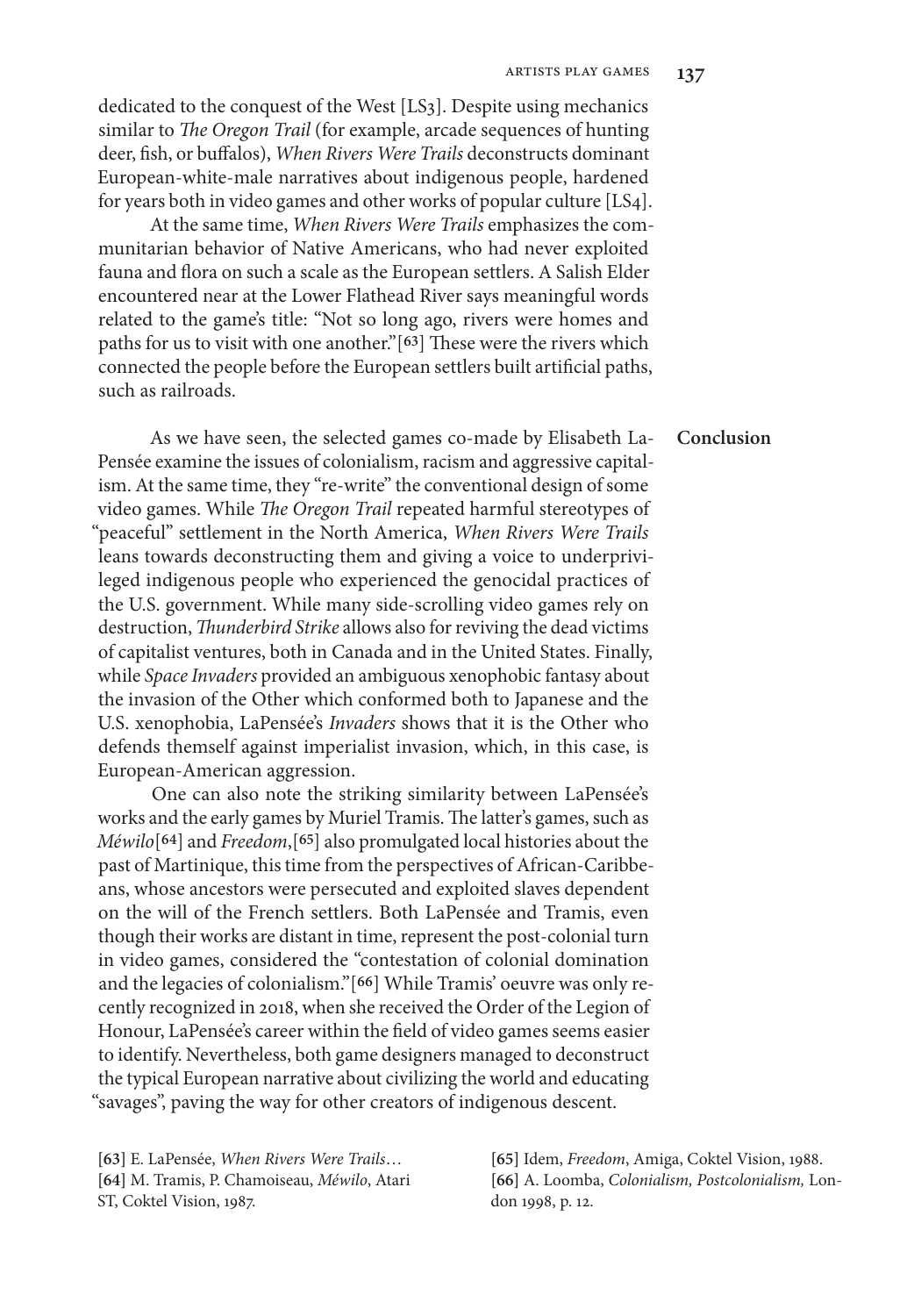bibliography

- Aarseth E., *Playing research: methodological approaches to game analysis*, [in:] *Game Approaches/Spil-Veje. Papers from Spilforskning.Dk Conference*, ed. B.K. Walther, Aalborg 2004, pp. 28-29, <http://www.bendevane.com/VTA2012/herrstubbz/ wp-content/uploads/2012/01/02.GameApproaches2.pdf>, accessed: 2.01.2021
- Barthes R., *The death of the author*, [in:] R. Barthes, *Image, Music, Text*, trans. S. Heath, London 1977, pp. 3–8.
- Bazile J., *L'Histoire à traverser. Regards vidéoludiques sur l'histoire de la Martinique dans Mewilo et Freedom de Muriel Tramis*, [in:] *Chemins de Traverse en fiction. Colloque interdisciplinaire de jeunes chercheureuses*, École normale supérieure (ENS), Paris 2017, pp. 177–190
- Bigelow B., *On the road to cultural bias: A critique of The Oregon Trail CD-ROM*, "Language Arts" 1997, vol. 74, no. 2, pp. 84–93

Bogost I., *Persuasive Games: The expressive power of video games,* Cambridge 2007

- Bordwell D., *Making Meaning: Inference and rhetoric in the interpretation of cinema*, Cambridge – London 1989
- Brown L.B. (ed.), *Two Spirit People: American Indian, lesbian women and gay men,*  New York 1997
- Brydon D., *Re-writing* The Tempest, "World Literature Written in English*"* 1984, vol. 23, no. 1, pp. 75–88, DOI: 10.1080/17449858408588811
- CBC Radio, *Thunderbird Strike: Controversial video game takes aim at oil industry*, "CBC" 2017, November 3, <https://www.cbc.ca/radio/unreserved/from-video- -games-to-ya-novels-how-indigenous-art-is-evolving-1.4384041/thunderbird- -strike-controversial-video-game-takes-aim-at-oil-industry-1.4384559>, accessed: 1.01.2021
- CCS Working Group 2020, Week 2: Indigenous Programming (by J. Corbett, O. Laiti, J.E. Lewis, D. Temkin, available (upon login) at: <http://wg20.criticalcodestudies.com/index.php?p=/discussion/70/week-2-indigenous-programming- -main-thread#latest>, accessed: 28.12.2020
- Chang A.Y., *Une Vie Bien Jouée/A Life Well Played: The cultural legacy of game designer Muriel Tramis*, "Feminist Media Histories" 2020, no. 1, pp. 147–162. DOI: 10.1525/fmh.2020.6.1.147
- Consalvo M., *Console video games and global corporations*, "New Media & Society" 2006, no. 1, pp. 117–133, DOI: 10.1177/1461444806059921
- Dim Bulb Games, *Where the Water Tastes Like Wine*, Windows, Good Shepherd Entertainment, 2018

Dunbar-Ortiz R., *An Indigenous Peoples' History of the United States*, Boston 2014

- Dyer-Witheford N., De Peuter G., *Games of Empire: Global capitalism and video games*, Minneapolis 2009
- Elias B. et al., *Trauma and Suicide Behaviour Histories among a Canadian Indigenous Population: An empirical exploration of the potential role of Canada's residential school system*, "Social Science & Medicine" 2012, vol. 74, no. 10, pp. 1560–1569, DOI: 10.1016/j.socscimed.2012.01.026

Ensslin A., *Literary Gaming,* Cambridge – London 2014

- Eskelinen M., *The gaming situation*, "Game Studies" 2001, vol. 1, no. 1, <http:// www.gamestudies.org/0101/eskelinen/>, accessed: 1.01.2021
- Fellows M., Razack S., "*The race to innocence: confronting hierarchical relations among women*", "Journal of Gender, Race & Justice", 1998, vol. 1, pp. 335–352, <https://scholarship.law.umn.edu/faculty\_articles/274>, accessed: 3.01.2021

Fernández-Vara C., *Introduction to Game Analysis*, New York – London 2015

- Foucault M., *Authorship: what is an author?†*, "Screen" 1979, vol. 20, no. 1, pp. 13–34, DOI: 10.1093/screen/20.1.13
- Government of Canada, *The Daily Oil and Gas Extraction, 2017*, "StatCan" 2018, September 24, <https://www150.statcan.gc.ca/n1/daily-quotidien/180924/ dq180924d-eng.htm>, accessed: 2.01.2021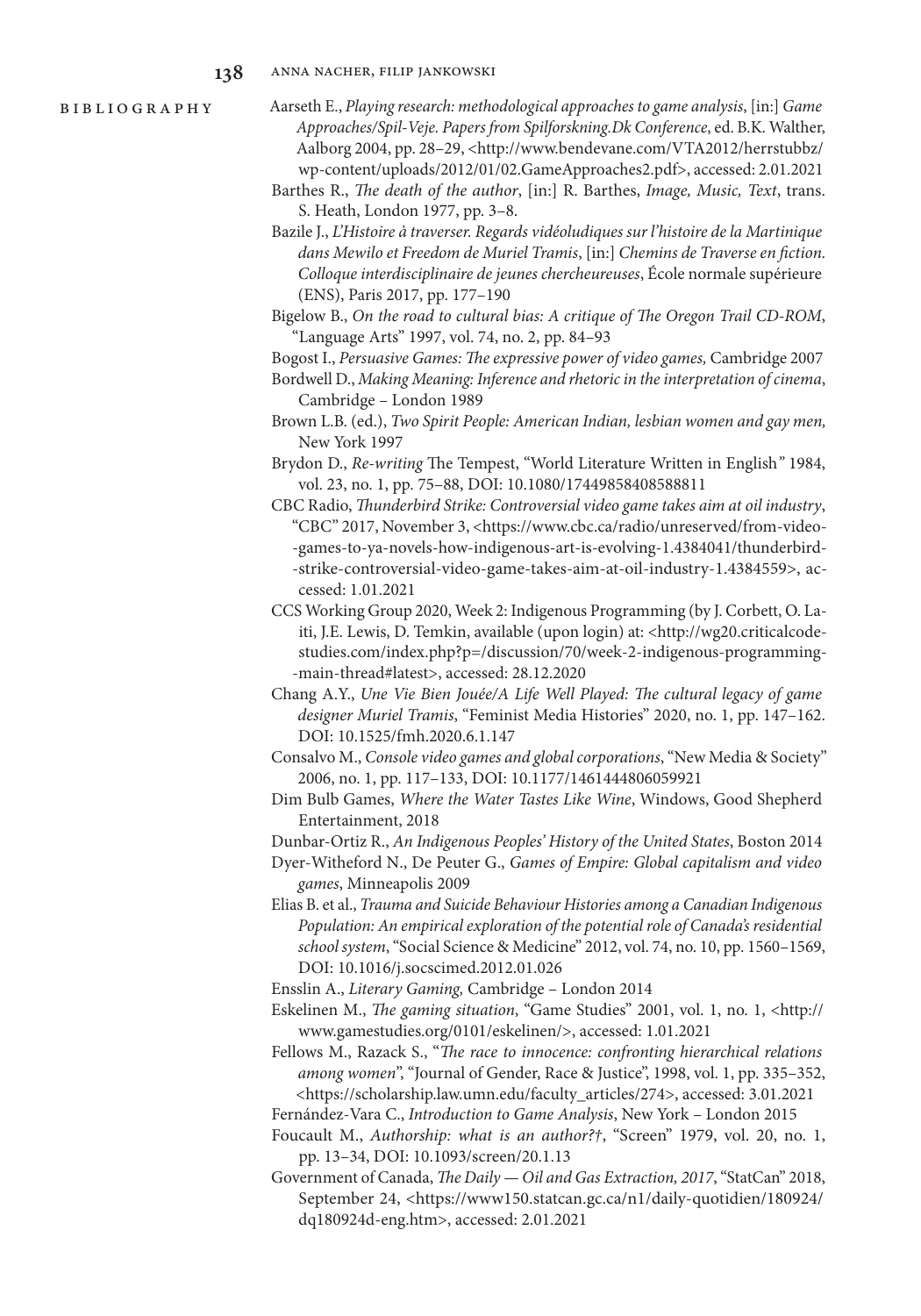- Grace L., *Space Invaders at 40: What the game says about the 1970s and today*, "The Independent" 2018, June 21, <https://www.independent.co.uk/life-style/ gadgets-and-tech/space-invaders-game-1970s-a8405886.html>, accessed: 1.01.2021
- indianlandtenure, *When Rivers Were Trails by Indianlandtenure*, itch.io, accessed: March 8, 2020, <https://indianlandtenure.itch.io/when-rivers-were-trails>, accessed: 1.01.2021
- Jacobs S.-E., Thomas W., Lang S. (eds.), *Two-Spirit People: Native American Gender Identity, Sexuality, and Spirituality,* Chicago 1997
- Jancer M., *How you wound up playing The Oregon Trail in computer class*, "Smithsonian Magazine" 2016, July 22, <https://www.smithsonianmag.com/innovation/ how-you-wound-playing-em-oregon-trailem-computer-class-180959851/>, accessed: 1.01.2021
- Jankowski F., "Méwilo" i "Freedom" Muriel Tramis jako pierwsze gry postkolonialne" [in:] *Ksenologie*, eds. K. Olkusz, K.M. Maj, Kraków 2018, pp. 473–485
- Jenkins H., *Game design as narrative*, "Computer" 2004, vol. 44, no. 53, pp. 118–130
- Juul J., *Games telling stories? A brief note on games and narratives*, "Game Studies" 2001, vol. 1, no. 1, <http://www.gamestudies.org/0101/juul-gts/>, accessed: 1.01.2021
- Kijewska-Trembecka M., *Québec i Québécois: ideologie dążeń niepodległościowych*, Kraków 2007
- Konzack L., *Computer game criticism: A method for computer game analysis*, [in:] *Video Games and Gaming Culture*, ed. M.J.P. Wolf, New York – London 2016 LaPensée E., *Invaders*, Linux, Survivance, 2015
- LaPensée E., *Survivance: An Indigenous Social Impact Game*, Burnaby 2014, <http:// web.archive.org/web/20200308205719/https://summit.sfu.ca/item/13984>, accessed: 3.01.2021
- LaPensée E., *Thunderbird strike*, [in:] *Learning, Education & Games*, vol. 3: *100 Games to Use in the Classroom & Beyond*, ed. K. Schrier, Pittsburgh 2019, pp. 447–453
- LaPensée E., *When Rivers Were Trails,* Linux, Indian Land Tenure Foundation, Michigan State University's GEL Lab, 2019
- LaPensée E., Emmons N., *Indigenizing education with the game* When Rivers Were Trails, "Amerikastudien" 2019, vol. 64, no. 1, pp. 75–93, DOI: 10.33675/ AMST/2019/1/8
- LaPensée E., Lewis J.E., *Call it a vision quest: Machinima in a first nations context*, [in:] *Understanding Machinima: Essays on Filmmaking in Virtual Worlds*, ed. J. Ng, New York – London 2013, pp. 187–206
- Laiti O., *Ethnoprogramming: An Indigenous Approach to Computer Programming: A Case Study in Ohcejohka Area Comprehensive Schools*, unpublished Master thesis, University of Lapland, 2016, <https://lauda.ulapland.fi/handle/10024/62624>, accessed: 2.01.2021
- Laplantine F., Nouss A., *Le métissage: un exposé pour comprendre, un essai pour réfléchir*, Paris 1997, <http://classes.bnf.fr/actes/8/laplantine.pdf>, accessed: 2.01.2021
- Lewis J.E., Arista N., Pechawis A., Kite S., *Making Kin with the machines*, "Journal of Design and Science" 2018, July 16, DOI: 10.21428/bfafd97b
- Lokting B., *The long journey to reveal the Oregon trail's racist history*, "Narratively" 2017, October 11, <https://narratively.com/long-journey-reveal-oregon-trails- -racist-history/>, accessed: 1.01.2021
- Loomba A., *Colonialism, Postcolonialism,* London 1998
- Majkowski T., *Języki gropowieści. Studia o różnojęzyczności gier cyfrowych*, Kraków 2019
- Marino M.C., *Critical Code Studies: Initial Methods*, Cambridge 2020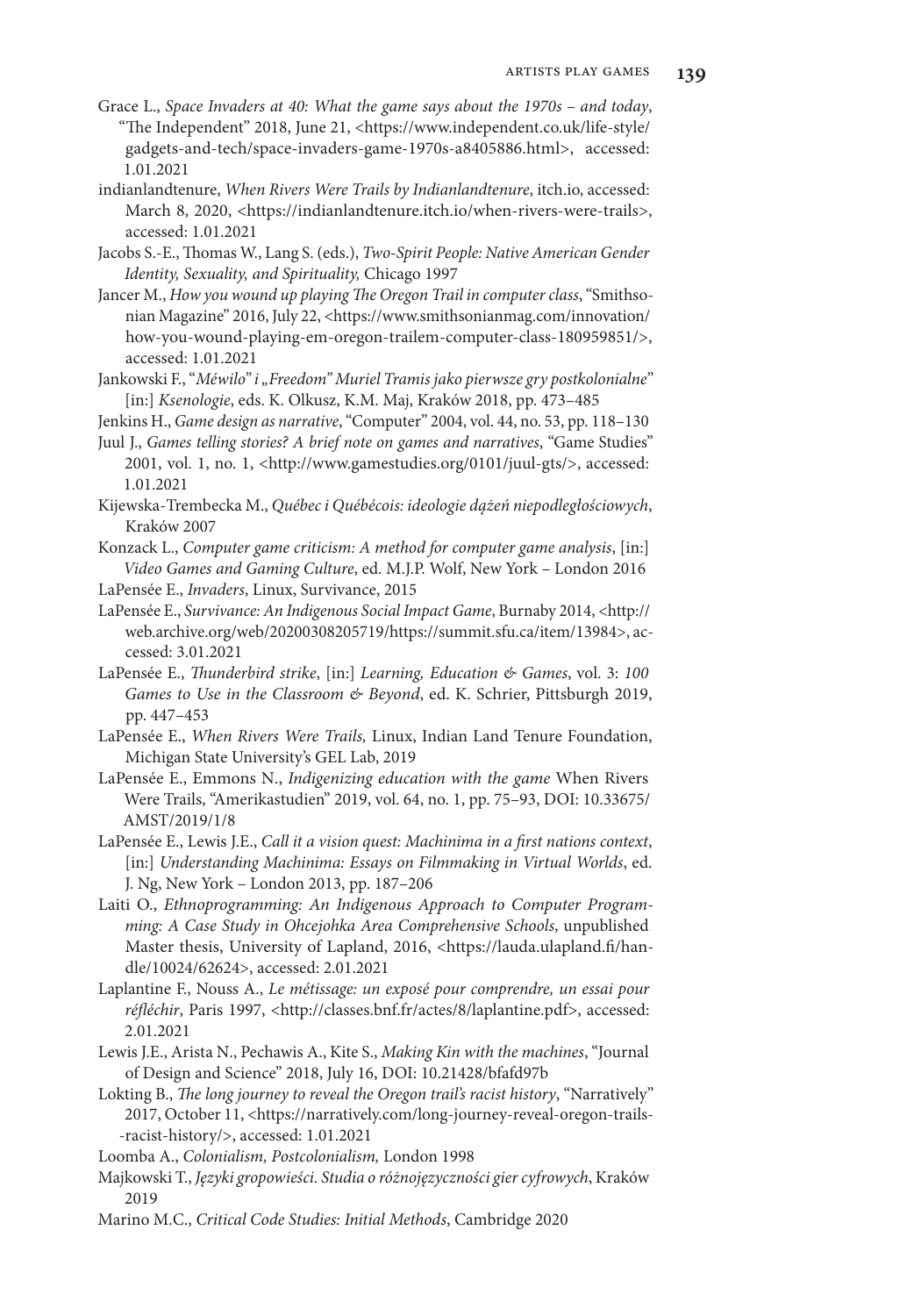### **140** anna nacher, filip jankowski

- Mawhinney J.L., *Giving Up the Ghost: Disrupting the (Re)Production of White Privilege in Anti-Racist Pedagogy and Organizational Change*, unpublished Master thesis, University of Toronto, Toronto 1998, <https://tspace.library.utoronto. ca/handle/1807/12096>, accessed: 3.01.2021
- Miller J.R., *Skyscrapers Hide the Heavens: A history of Indian–White relations in Canada,* Toronto – Buffalo 2000
- Milloy J.S., McCallum M.J., *A National Crime: The Canadian government and the residential school system,* Winnipeg 2017
- Minnesota Senate Republicans, *Sen. David Osmek: MN Taxpayers should not be funding angry birds for eco-terrorists*, "Minnesota Senate Republicans" (blog), 2017, October 26, <https://www.mnsenaterepublicans.com/sen-david-osmek- -mn-taxpayers-not-funding-angry-birds-eco-terrorists/>, accessed: 1.01.2021
- Mukherjee S., *Video Games and Storytelling: Reading games and playing books*, London 2015
- Mukherjee S., *Videogames and Postcolonialism*. New York 2017
- Nishikado T., *Space Invaders*, Arcade, Taito, 1978
- Powell Ch. Peristerakis J., *Genocide in Canada: A relational view*, [in:] *Colonial Genocide in Indigenous North America*, eds. A.J. Woolford, J. Benvenuto, A.L. Hinton, Durham 2014, pp. 70–92
- Rawitsch D., Heinemann B., Dillenberger P., *The Oregon Trail*, Multiple platforms, MECC, 1971
- Ridon J.-X., *Littérature-Monde, or redefining exotic literature*?, [in:] *Transnational French Studies: Postcolonialism and Littérature-Monde*, eds. A.G. Hargreaves, C. Forsdick, D. Murphy, Liverpool 2010, pp. 195–208
- Sheppard M., Mayo J.B., *New social learning from two spirit native Americans*, "The Journal of Social Studies Research" 2012, vol. 36, no. 3, pp. 263–282
- Sheppard M.,, Mayo J.B., *The social construction of gender and sexuality: learning from two spirit traditions*, "The Social Studies" 2013, vol. 104, no. 6, pp. 259–270, DOI: 10.1080/00377996.2013.788472
- Sicart M., *Against procedurality*, "Game Studies" 2011, vol. 11, no. 3, <http://gamestudies.org/1103/articles/sicart>, accessed: 1.01.2021
- Slater K., *Who gets to die of dysentery?: Ideology, geography, and The Oregon Trail*, *Children's* "Literature Association Quarterly" 2017, vol. 42, no. 4, pp. 374–395, DOI: 10.1353/chq.2017.0040
- Stannard D.E., *American Holocaust: The conquest of the new world*, New York 1993
- Staszenko, D., "Lollipop Chainsaw Goichiego Sudy i problem autorstwa w medium gier wideo," *Homo Ludens*, 2015, vol. 7, no. 2, pp. 153–162
- Strużyna A., *Artystyczne gry Anny Anthropy*, "Homo Ludens" 2014, vol. 6, no. 1, pp. 187–198
- Šisler V., *Digital Arabs: representation in video games*, "European Journal of Cultural Studies" 2008, vol. 11, no. 2, pp. 203–220, DOI: 10.1177/1367549407088333
- Toumson R., *Mythologie du métissage*, [in:] *Francophonie et identités culturelles*, ed. C. Albert, Paris 1999, pp. 241–246
- Tramis M., Chamoiseau P., *Freedom*, Amiga, Coktel Vision, 1988
- Tramis M., Chamoiseau P., *Méwilo*, Atari ST, Coktel Vision, 1987
- Trudel M., *The Beginnings of New France, 1524–1663*, Toronto 1973
- Tuck E., Wayne Yang K., *Decolonization is not a metaphor*, "Decolonization: Indigeneity, Education & Society" 2012, vol. 1, <https://jps.library.utoronto.ca/ index.php/des/article/view/18630>, accessed: 3.01.2021
- Vazquez S., *Where the water tastes like wine sells far below expectations, according to creator*, "Game Informer" 2018, March 31, <https://www.gameinformer. com/b/news/archive/2018/03/31/where-the-water-tastes-like-wine-sells-far- -below-expectations-according-to-creator.aspx>, accessed: 1.01.2021